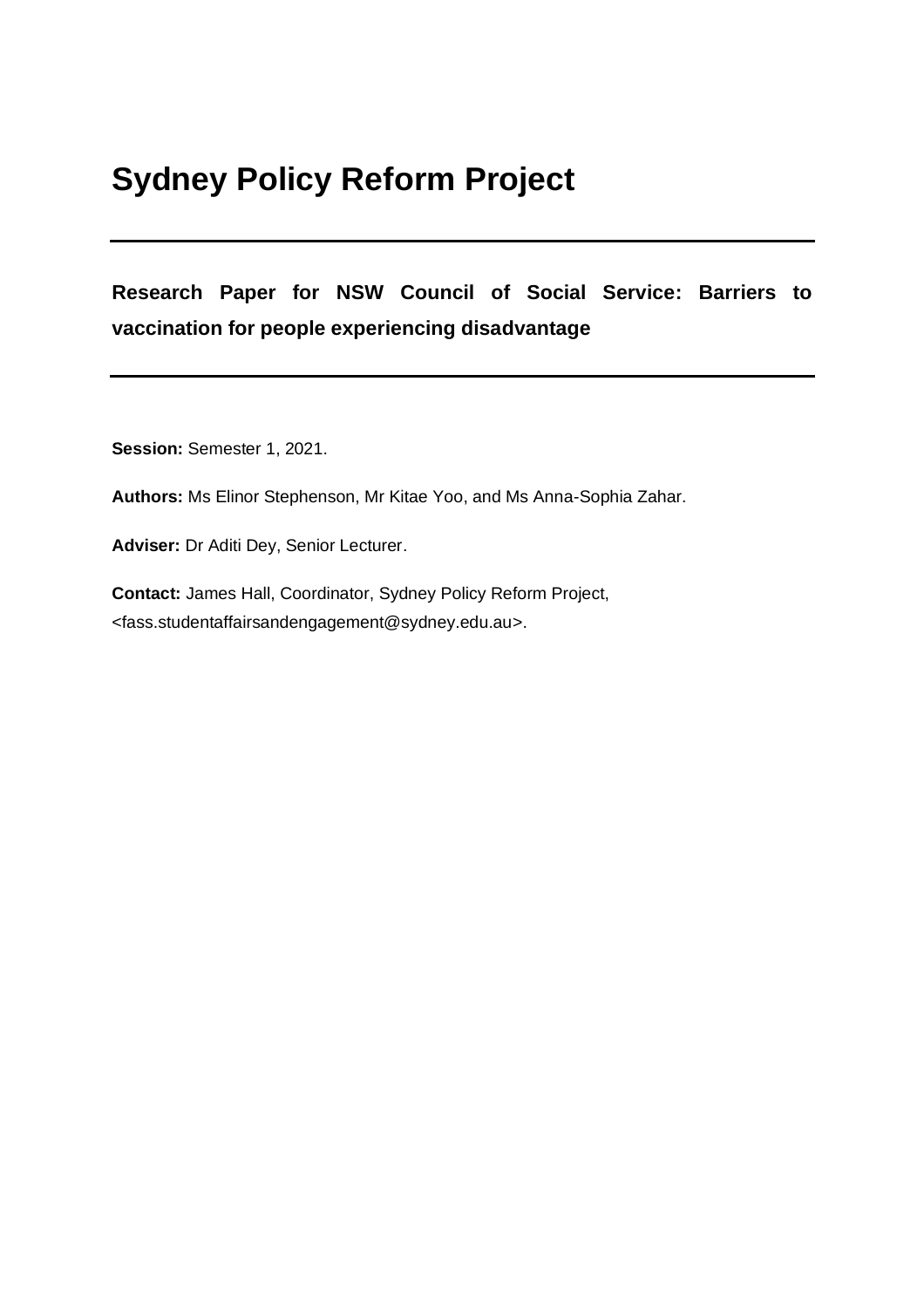# **Table of Contents**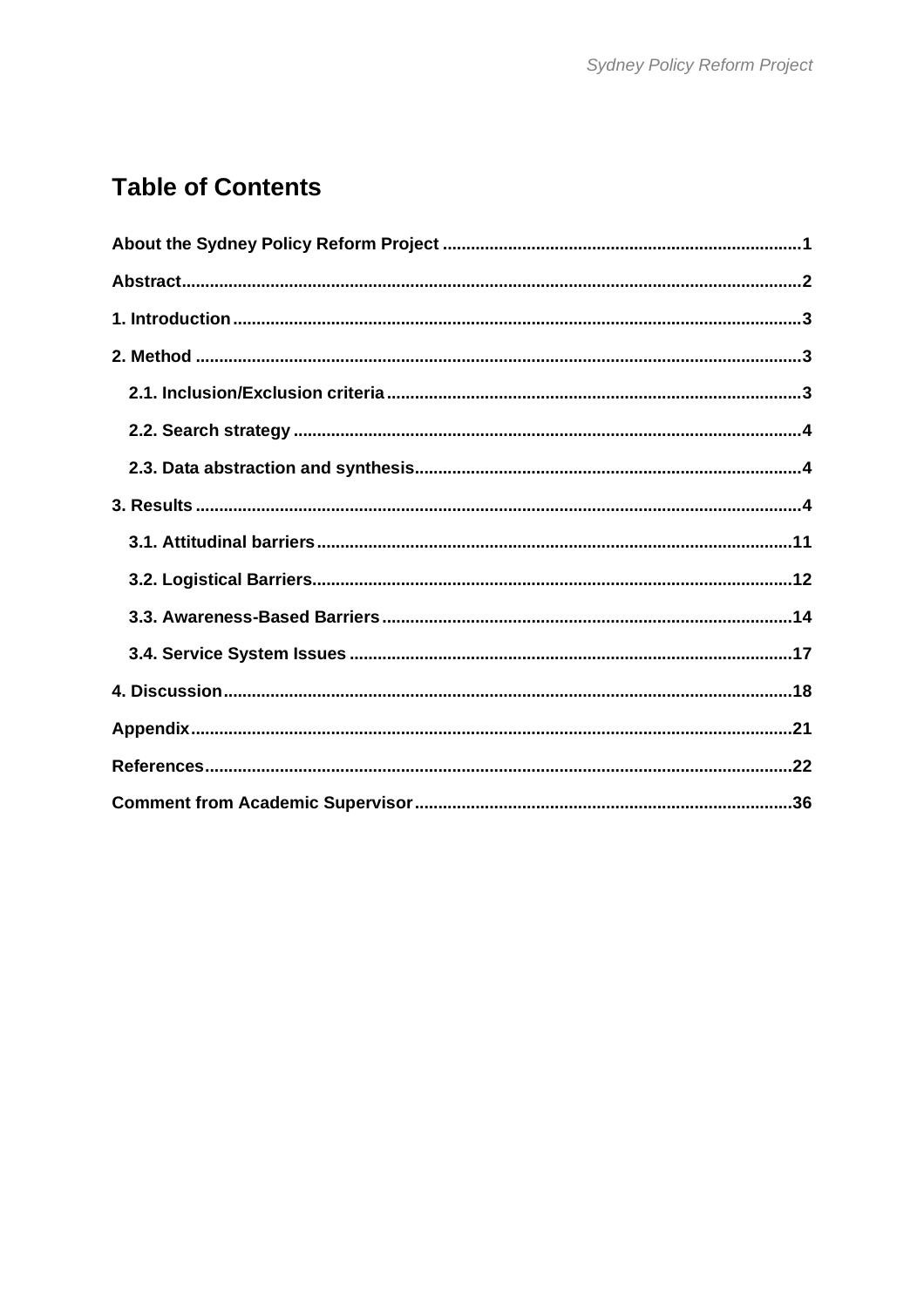# <span id="page-2-0"></span>**About the Sydney Policy Reform Project**

The Sydney Policy Reform Project ('Project') facilitates University of Sydney students to write research papers for policy organisations, and submissions to government inquiries, under supervision from University of Sydney academics. The Project is a volunteer, extra-curricular activity.

The Project is an initiative of the Student Affairs and Engagement Team within the Faculty of Arts and Social Sciences, and the Division of Alumni and Development, at the University of Sydney. The Project is funded by a donor to the University of Sydney.

The students who wrote this paper were Ms Elinor Stephenson, Mr Kitae Yoo, and Ms Anna-Sophia Zahar. The academic supervisor for this paper was Dr Aditi Dey, Senior Lecturer.

Any inquiries about the Project or about this paper should be directed to the Coordinator, Mr James Hall, at the following email address:

<fass.studentaffairsandengagement@sydney.edu.au>.

# **Legal disclaimer**

This document has been prepared by students of the University of Sydney as part of the Sydney Policy Reform Project and is provided 'as is'. You are free to share (to copy, distribute and transmit) and adapt this document, provided you appropriately attribute the authors and the Sydney Policy Reform Project.

The University and the authors provide no express or implied warranties or guarantees in relation to the content of the document, including in relation to the validity or usefulness of the information it contains, and you should not rely on the content without first obtaining independent advice. To the extent permitted at law, the University and the authors exclude liability for any loss or damage suffered arising from use of or reliance on the content, or any other statement or opinion, in the document.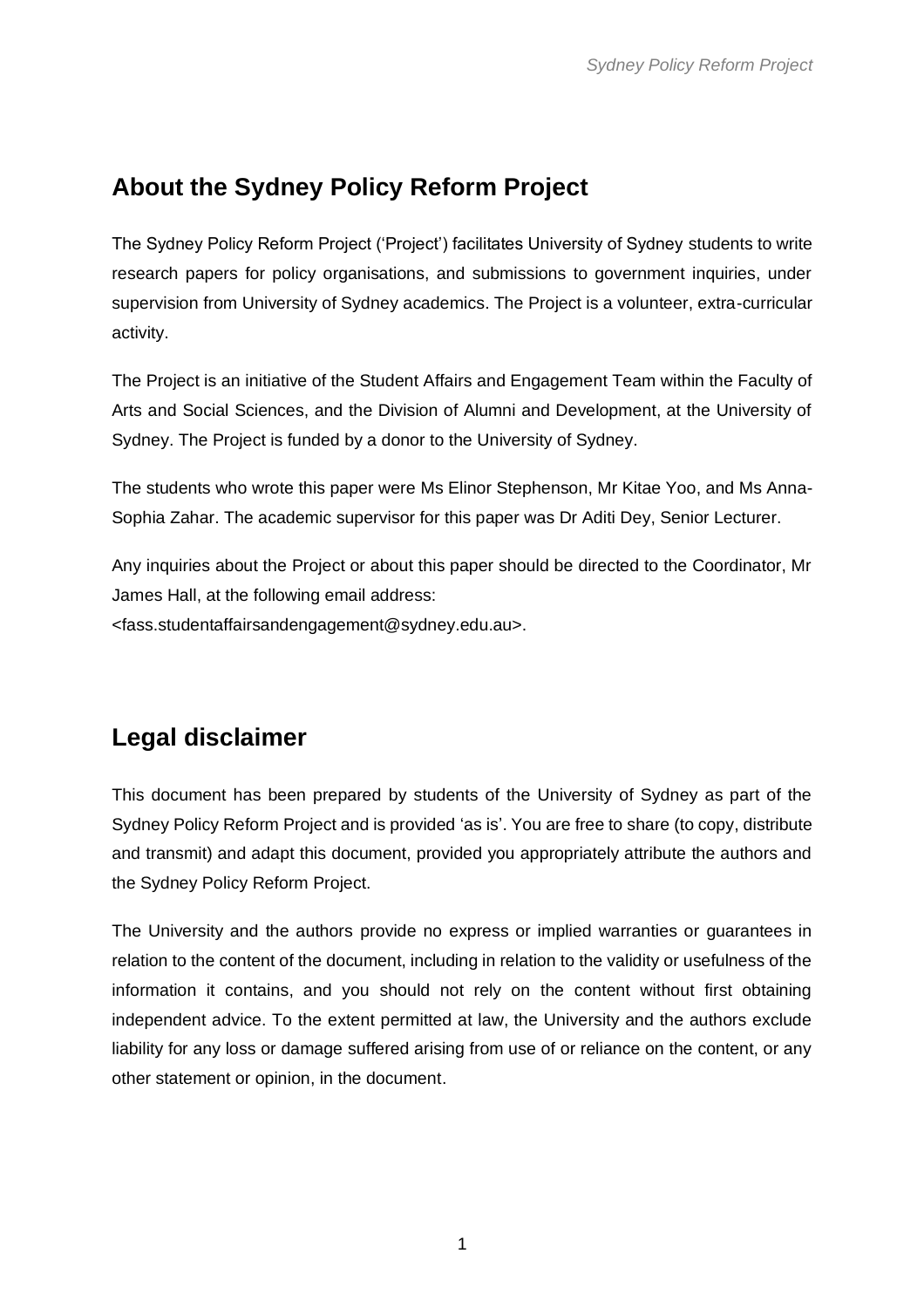# <span id="page-3-0"></span>**Abstract**

**Introduction:** In the context of the current dissemination of the COVID-19 vaccine in Australia, this study analyses the significant barriers to vaccination that exist for people facing disadvantage.

**Objectives:** The aim of this literature review was to determine and analyse the barriers to vaccination for people experiencing disadvantage in New South Wales, Australia and comparable jurisdictions, from the year 2000 onwards, for use of the NSW Council of Social Service in its ongoing program of research on the social determinants of health.

**Methods:** The authors reviewed 134 records from Australian and international journals, screened based on search criteria, focusing on summarising attitudinal, logistical, and awareness barriers, as well as service systems issues. Records were used for the study if they were published between 1 January 2010 and 12 April 2021, and related to adult vaccination in NSW or a comparable jurisdiction. Key search terms included 'attitude', 'logistic', 'awareness', 'service', 'culture' and 'religion'.

**Results:** With regards to attitudinal barriers, misinformation leading to sceptical attitudes towards vaccines was more prevalent among culturally and linguistically diverse groups, and people experiencing disadvantage, who are more likely to have experienced health inequity as well as lower vaccination rates. In terms of logistical barriers, lack of state government preparedness and coordination, as well as physical barriers for elderly people, and cost barriers for people experiencing financial pressure, were all found to affect the level of vaccine coverage among these populations. Evaluation of literature relating to awareness-based barriers revealed significant language barriers and lack of culturally appropriate resources being shared among migrant and refugee communities, as well as among Aboriginal and Torres Strait Islander people. However, health practitioners themselves also demonstrated significant lack of awareness and vaccine knowledge. Finally, with regards to service system issues, a dearth of culturally appropriate services and information, and a lack of national coordination, was found to hinder the effectiveness of these systems in increasing vaccine coverage.

**Conclusion:** There remain significant barriers to vaccination for people facing disadvantage in NSW. These particularly apply to people who are financially disadvantaged, culturally or linguistically diverse, or who are Aboriginal or Torres Strait Islander. Existing barriers were found relating to all areas of the study: attitudinal barriers, logistical barriers, awareness-based barriers, and service systems issues.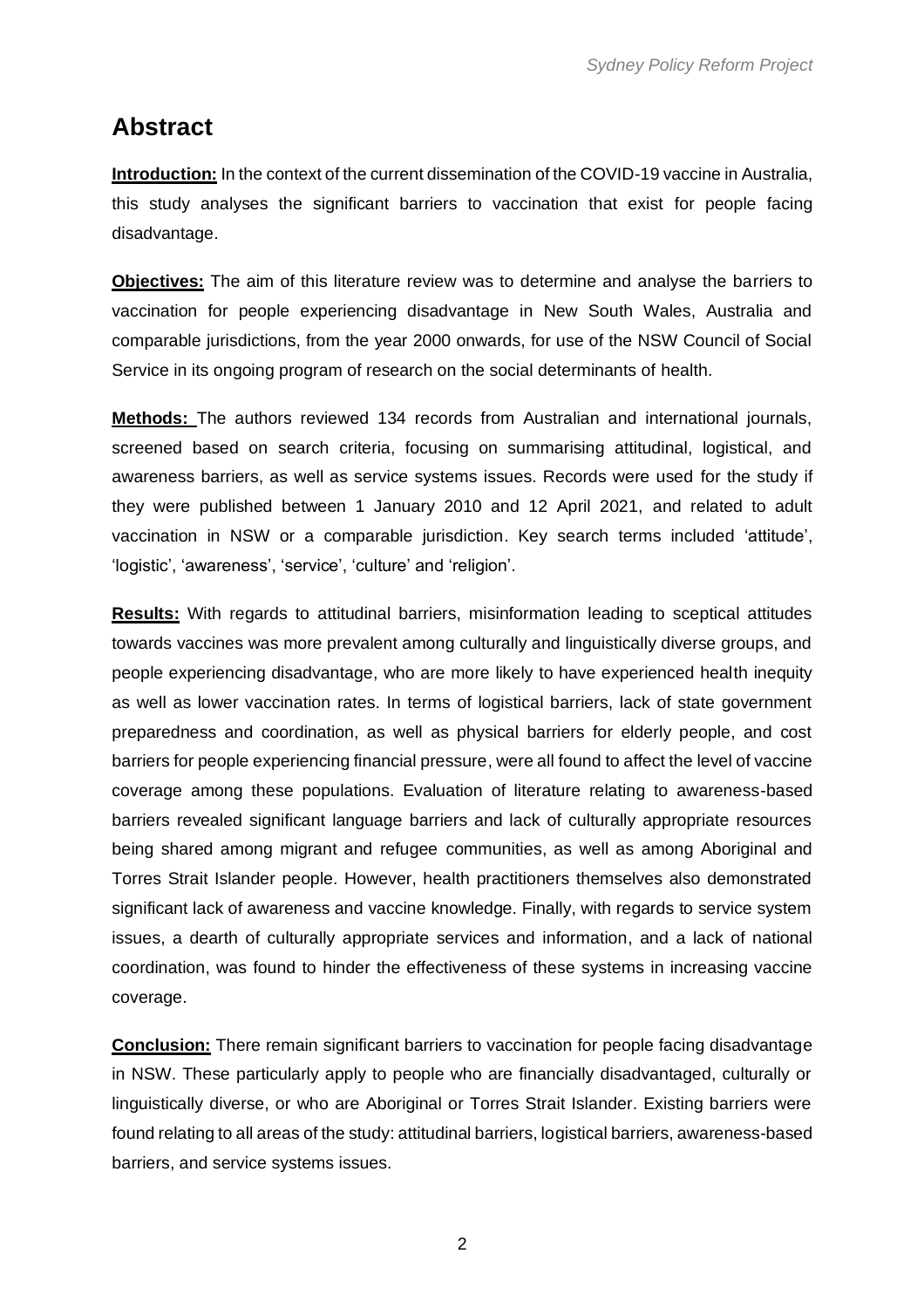# <span id="page-4-0"></span>**1. Introduction**

This literature review was undertaken with the intention of summarising the available academic literature that describes barriers to vaccination for people experiencing disadvantage in New South Wales, Australia, and comparable jurisdictions, from the year 2010 onwards. It was specifically intended for the use of the NSW Council of Social Service (NCOSS) to form part of its ongoing program of research on the social determinants of health. In the context of the roll-out of the COVID-19 vaccination, the rationale for this study was the identification of barriers that have the potential to prevent full uptake of the vaccine among Australian adults experiencing some form of disadvantage. The key literature analysed for this study, summarised in Table 1, was largely focused on the situation surrounding adult vaccination in Australia, and particularly in New South Wales. The aims of this study were to determine the extent of attitudinal, logistical, and awareness-based barriers, as well as service-system issues and religious barriers that were inhibiting vaccine uptake for adults in NSW experiencing some form of disadvantage, as well as taking note of the existence of any other barriers found in the literature. In the available literature, there was very little information regarding the existence of religious barriers to vaccination for adults experiencing disadvantage in NSW, leading the authors to instead focus on the particular impacts of each other barrier we had identified for culturally diverse and Aboriginal and Torres Strait Islander groups in Australia.

# <span id="page-4-1"></span>**2. Method**

The primary objective of this review was to identify and synthesise available studies describing or investigating various types of barriers to vaccination for people experiencing disadvantage. In particular, the literature review was developed drawing on the PRISMA (preferred reporting items for systematic reviews and meta-analysis) guidelines (PRISMA 2021).

### <span id="page-4-2"></span>**2.1. Inclusion/Exclusion criteria**

Both peer-reviewed qualitative and quantitative studies were included if they examined barriers to adult vaccination. The search was limited to recent studies published in English and conducted in Australia and comparable Commonwealth jurisdictions, such as New Zealand, UK and Canada. Studies were excluded if they were: (1) focused on barriers to childhood immunisation, (2) associated with medical barriers to vaccination, or (3) published prior to 2010.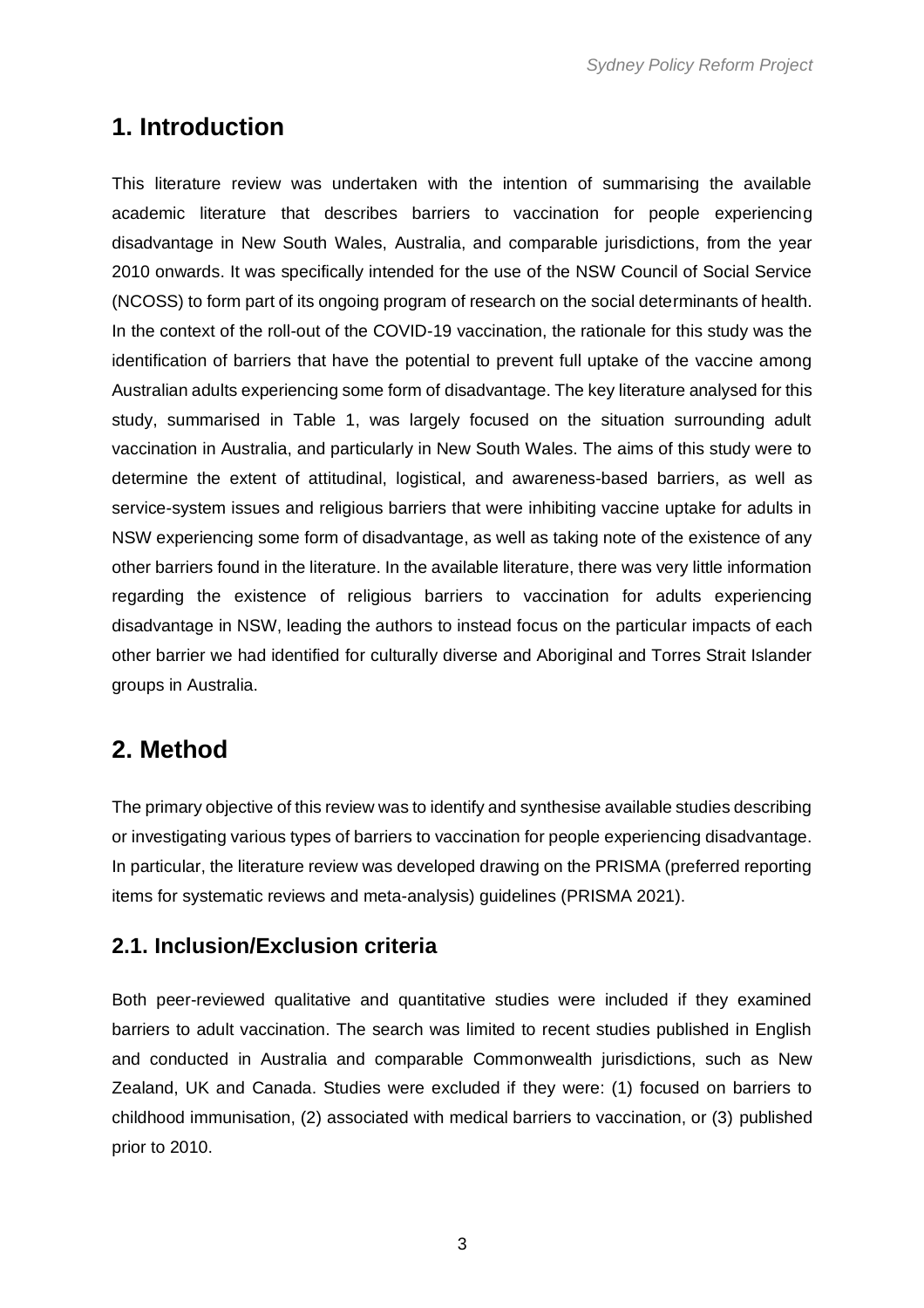## <span id="page-5-0"></span>**2.2. Search strategy**

We conducted electronic searches of articles from five databases: PubMed, CINAHL, Google Scholar, Embase and Web of Science. The key search terms included 'vaccine', 'vaccination', 'immunisation', 'equity', 'inequity', 'barrier', 'systematic Review', 'NSW', 'attitude', 'logistic', 'awareness', 'service', 'culture' and 'religion' with relevant associated text or thesaurus terms. These terms were searched both individually as well as in combinations. The detailed search strategy can be found in Table 2 in the Appendix. The last search was conducted on 12 April 2021.

### <span id="page-5-1"></span>**2.3. Data abstraction and synthesis**

The systematic review involved four stages: identification, screening, eligibility, and inclusion of literature, using the PRISMA framework. The process of literature selection is illustrated in Figure 1. During the identification stage, data were extracted by one author (Anna-Sophia Zahar) through the search strategy explained above. Subsequently, duplicate articles were removed, and the titles of the remaining articles were first screened by one author (Kitae Yoo) to determine relevance to the review. The abstracts or executive summaries were then screened by all three authors (Anna-Sophia Zahar, Elinor Stephenson and Kitae Yoo). During the eligibility stage, the full texts of articles were again reviewed by all three authors for relevance and to be included in the review.

# <span id="page-5-2"></span>**3. Results**

The initial search strategy yielded 2,173 titles from five databases. Of these, 117 were removed as duplicates. Subsequently, 2,056 items underwent title and abstract screening and 1,562 items were excluded for various reasons as presented in Figure 1 (below). Thus, 494 articles were included for full-text review. Then, full-text screening identified 134 articles which met the inclusion criteria for inclusion in the literature review. Of these, there were 25 key studies that were most relevant to our review which are summarised in Table 1 (below).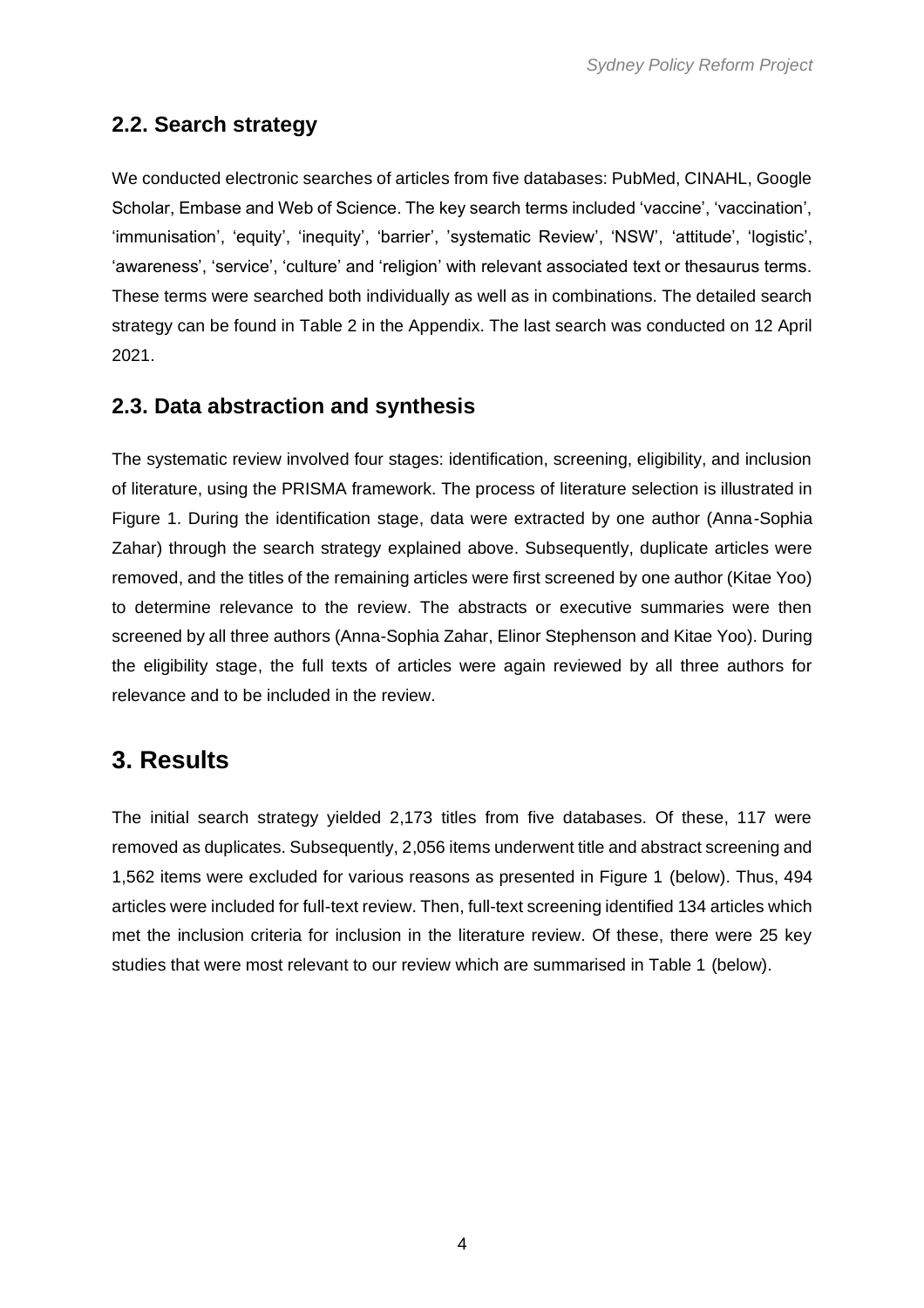

#### Table 1. Summary of key selected studies on barriers to vaccination, 1 January 2010 to 12 April 2021

| Author         | Year | Journal                                   | Location  | Sample<br>Size | Study<br>design     | <b>Summary findings</b>                                                                                                                                                         |
|----------------|------|-------------------------------------------|-----------|----------------|---------------------|---------------------------------------------------------------------------------------------------------------------------------------------------------------------------------|
| Australia      |      |                                           |           |                |                     |                                                                                                                                                                                 |
| Robbins et al. | 2011 | Journal of<br>Health<br>Communica<br>tion | Australia | n=131          | Content<br>analysis | Information provided<br>by the media<br>relating to the HPV<br>vaccination was<br>incomplete, and<br>educational<br>interventions would<br>be recommended to<br>fill these gaps |
| Topp et al.    | 2013 | Preventive                                | Sydney,   | n=139          | Clinical trial      | <b>Financial incentives</b>                                                                                                                                                     |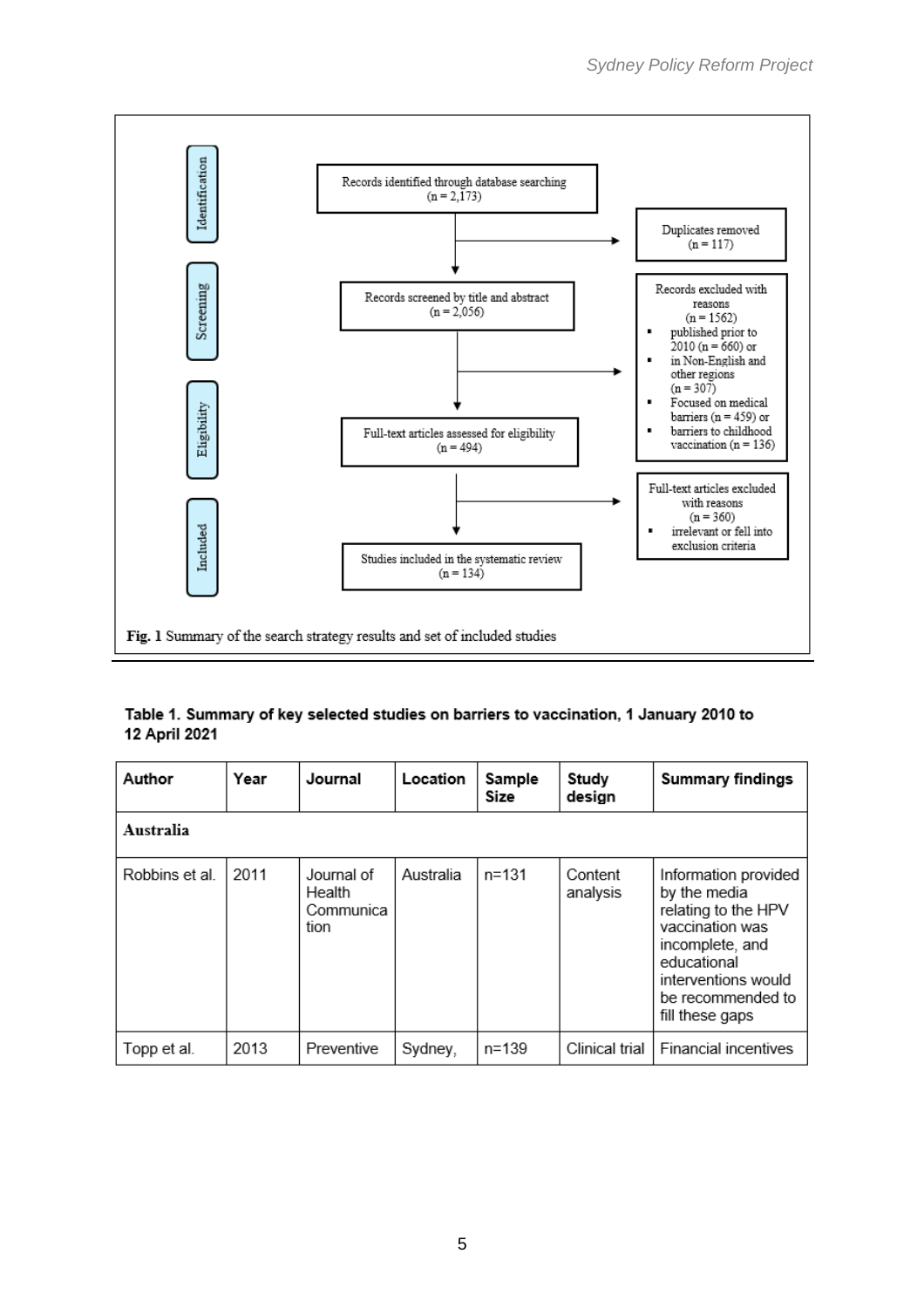|                           |      | Medicine                                                               | Australia            |           |                     | increase likelihood<br>of vaccine schedule<br>completion, but<br>independent of<br>treatment,<br>Indigenous<br>participants were<br>significantly less<br>likely to receive all<br>three doses of<br>vaccine         |
|---------------------------|------|------------------------------------------------------------------------|----------------------|-----------|---------------------|----------------------------------------------------------------------------------------------------------------------------------------------------------------------------------------------------------------------|
| Macintyre et<br>al        | 2016 | Vaccine                                                                | Sydney,<br>Australia | N/A       | Review              | Financial barriers to<br>vaccination are<br>significant,<br>particularly for older<br>adults who are not<br>covered by vaccine<br>funding and subsidy<br>programs as<br>children are                                 |
| Ridda, Gao &<br>Macintyre | 2014 | Vaccine                                                                | Sydney,<br>Australia | n=506     | Telephone<br>survey | 79.4% of<br>participants had no<br>knowledge of the<br>pertussis adult<br>booster vaccine,<br>indicating low<br>awareness about<br>pertussis<br>vaccination                                                          |
| McIver et al.             | 2015 | Journal of<br>the<br>American<br>Medical<br>Informatics<br>Association | Sydney,<br>Australia | $n = 704$ | Clinical trial      | SMS reminders did<br>not increase the<br>likelihood of taking<br>2nd or 3rd doses of<br>the vaccine in the<br>population studied                                                                                     |
| O'Grady et al.            | 2015 | <b>BMC</b><br>Research<br>Notes                                        | Australia            | $n=53$    | Survey              | Information offered<br>to Aboriginal and<br><b>Torres Strait</b><br>Islander women by<br>healthcare workers<br>was found to be<br>insufficient to allow<br>them to make an<br>informed choice with<br>regards to the |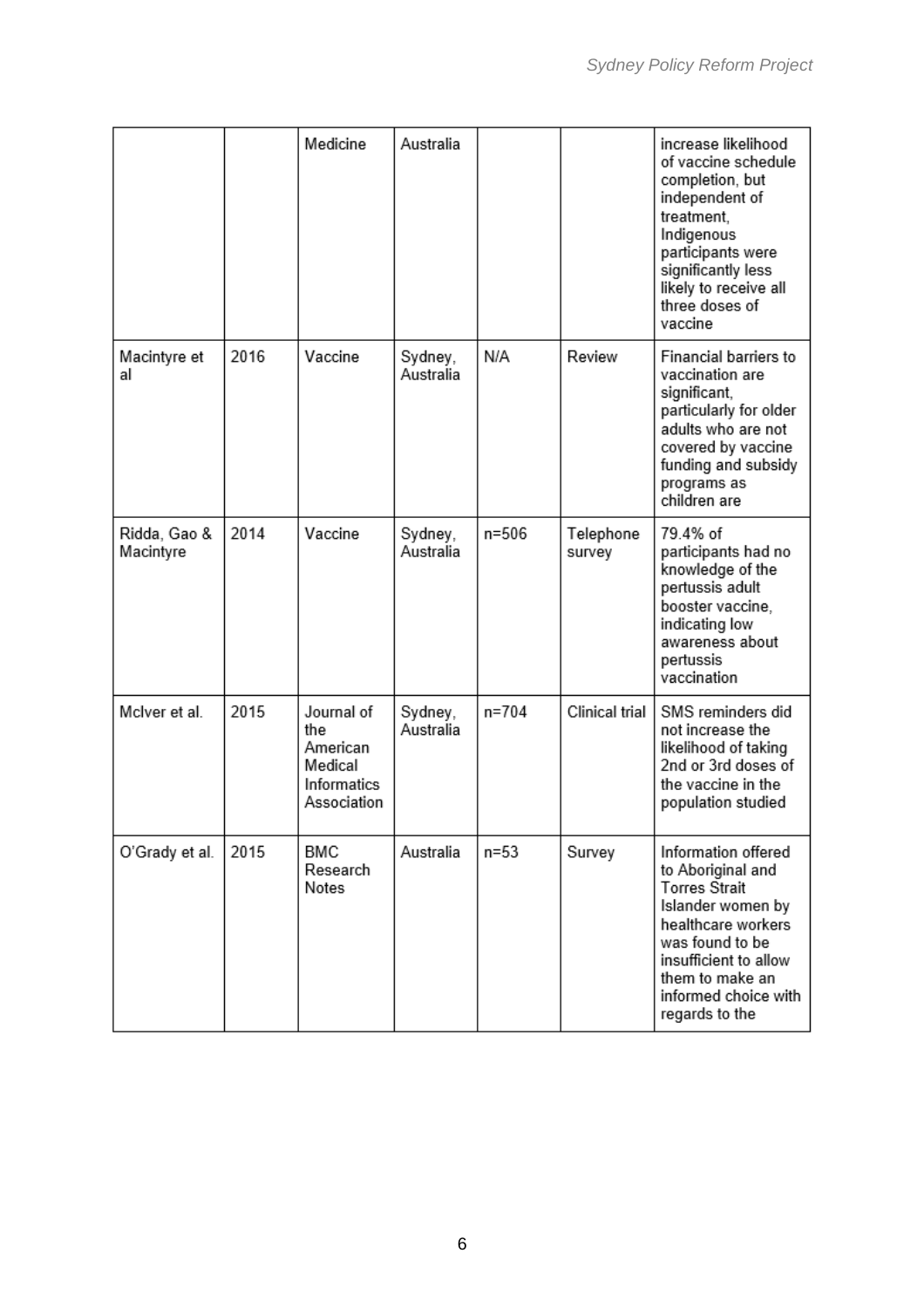|                                |      |                                                                   |                      |           |                                                                                                      | vaccination                                                                                                                                                                                                                                      |
|--------------------------------|------|-------------------------------------------------------------------|----------------------|-----------|------------------------------------------------------------------------------------------------------|--------------------------------------------------------------------------------------------------------------------------------------------------------------------------------------------------------------------------------------------------|
| Karki et al.                   | 2016 | Vaccine                                                           | NSW.<br>Australia    | n=76040   | Survey of<br>adults over<br>the age of<br>45 from<br>Australian<br>and<br>migrant<br>background<br>s | Vaccine coverage<br>was lower amongst<br>immigrants. Lower<br>vaccine coverage is<br>correlated with<br>speaking a<br>language other than<br>English at home.<br>Recognition of<br>migrant background<br>in vaccine<br>surveillance<br>proposed. |
| Kpozehouen<br>et al.           | 2016 | Australia<br>and New<br>Zealand<br>Journal of<br>Public<br>Health | Australia            | N/A       | Review                                                                                               | Lack of identifiers<br>for refugees and<br>migrants, unfunded<br>vaccines, and lack<br>of a whole-of-life<br>immunisation<br>register are the main<br>barriers to delivery<br>of catch-up<br>immunisation.                                       |
| Newcombe et<br>al              | 2016 | Journal of<br>Paediatric<br>Health                                | Sydney,<br>Australia | $n = 101$ | Cross-<br>sectional<br>survey                                                                        | Paediatricians in<br>Sydney have<br>considerable gaps in<br>their knowledge of<br>the guidelines<br>surrounding the<br>influenza vaccine                                                                                                         |
| Walker,<br>Newall &<br>Heywood | 2016 | Vaccine                                                           | Sydney,<br>Australia | n=606     | Online<br>survey                                                                                     | Awareness of<br>vaccination<br>recommendations<br>was a significant<br>predictor of the<br>likelihood of<br>influenza<br>vaccination for a<br>given student                                                                                      |
| Mahimbo et<br>al.              | 2017 | Vaccine                                                           | Australia            | $n=30$    | Qualitative<br>study with<br>semi-<br>structured                                                     | Providers' issues<br>with catch-up<br>programs for                                                                                                                                                                                               |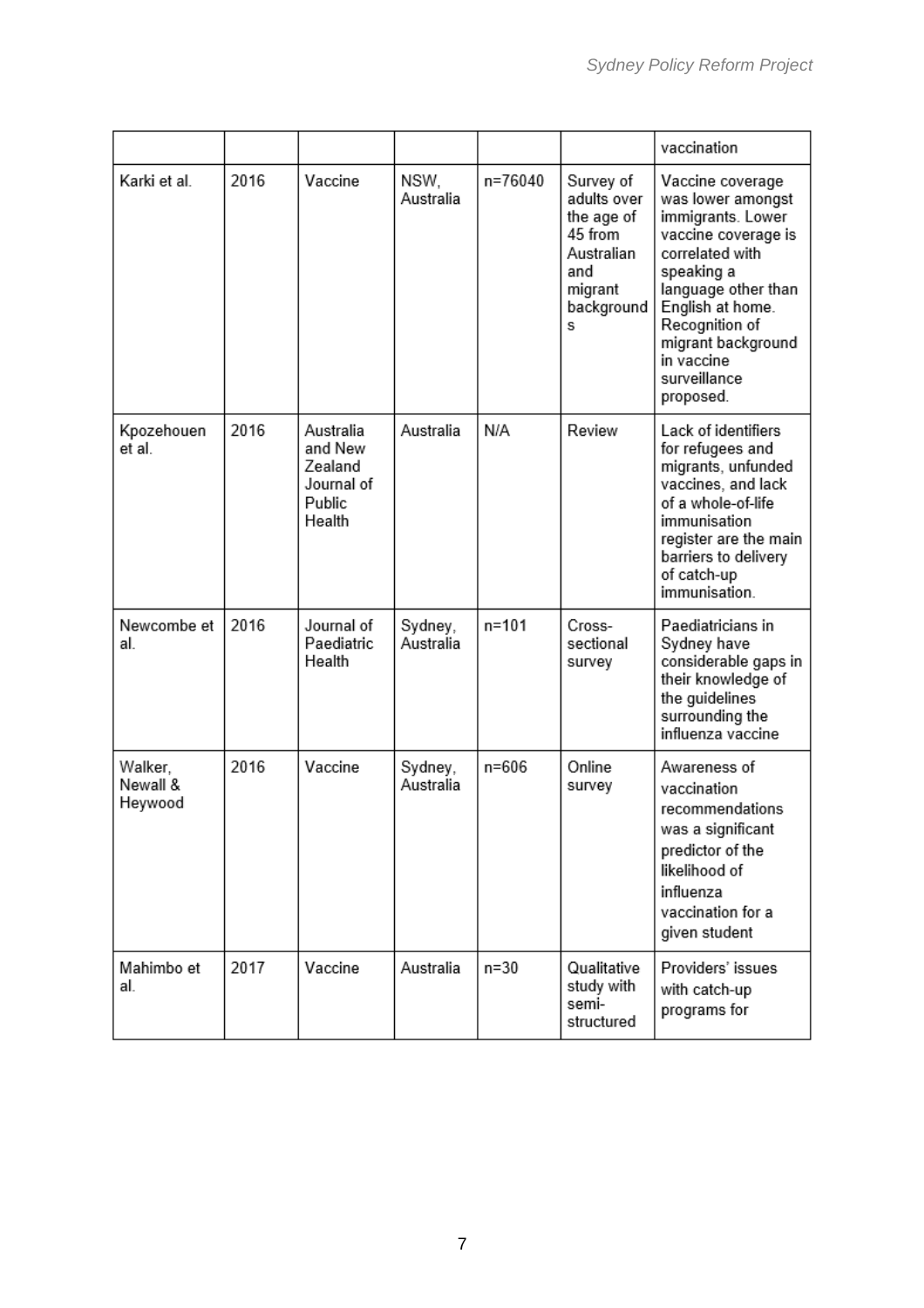|                              |      |                                          |                   |         | interviews<br>with<br>providers | refugees included:<br>Variability in access<br>for program funding;<br>Lack of national<br>coordination:<br>Unclear roles and<br>responsibilities;<br>Lack of referral to<br>health services upon<br>resettlement;<br>Insufficient GP<br>training;<br>Difficulty managing<br>catch up register.                          |
|------------------------------|------|------------------------------------------|-------------------|---------|---------------------------------|--------------------------------------------------------------------------------------------------------------------------------------------------------------------------------------------------------------------------------------------------------------------------------------------------------------------------|
| Itzwerth, Moa<br>& Macintyre | 2018 | Journal of<br>Public<br>Health<br>Policy | NSW,<br>Australia | $n=10$  | Review                          | Health system-<br>related issues were<br>better addressed in<br>pandemic<br>preparedness plans<br>than critical<br>infrastructure and<br>essential systems<br>resilience, and the<br>needs of Indigenous<br>populations were<br>rarely considered.                                                                       |
| Thomas et al.                | 2018 | Vaccine                                  | Maitland,<br>NSW  | $n=59$  | Stakeholde<br>r interviews      | Barriers to<br>accessing<br>vaccination in a<br>disadvantaged<br>community included<br>financial issues, lack<br>of time, fear of<br>having children<br>taken away, lack of<br>transport to clinics.<br>Opportunistic<br>vaccination and<br>simple reminders<br>and easier to<br>understand<br>schedules<br>recommended. |
| Webster et al.               | 2019 | Aust NZ<br>Journal of                    | Australia         | n=11239 | Cross-<br>sectional             | Despite the<br>influenza vaccine                                                                                                                                                                                                                                                                                         |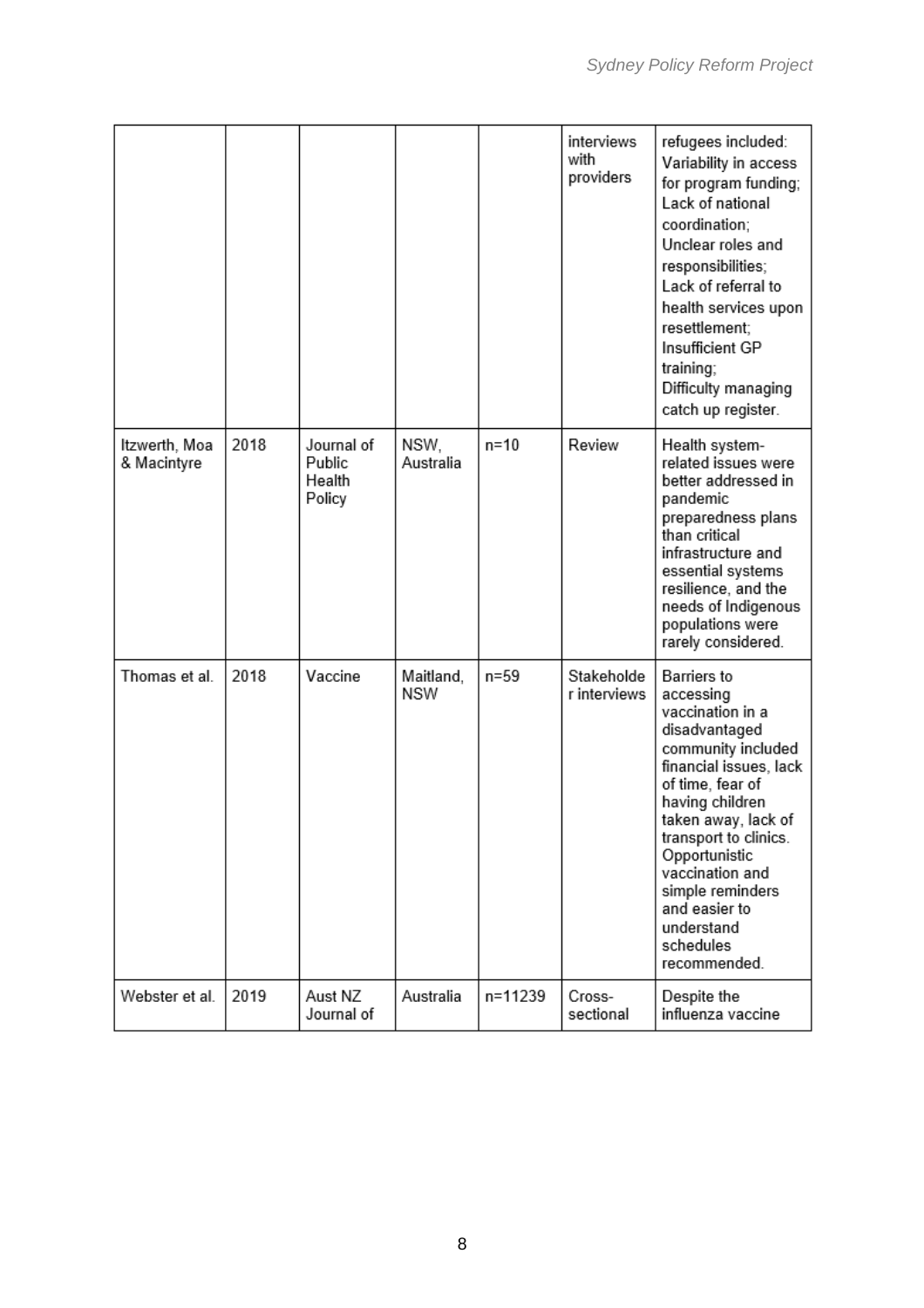|                         |      | Public<br>Health                              |           |           | survey                                                                     | being nationally<br>funded in 2010, the<br>only increase in<br>influenza coverage<br>for Indigenous<br>adults was in the 18-<br>49-year age group                                                                                                                                                                                                                        |
|-------------------------|------|-----------------------------------------------|-----------|-----------|----------------------------------------------------------------------------|--------------------------------------------------------------------------------------------------------------------------------------------------------------------------------------------------------------------------------------------------------------------------------------------------------------------------------------------------------------------------|
| Abdi, Murphy<br>& Seale | 2020 | Vaccine                                       | Australia | $n = 27$  | Review of<br>online<br>vaccine<br>information<br>available to<br>migrants. | Engagement with<br>migrant<br>communities is<br>needed to improve<br>the cultural<br>appropriateness and<br>accessibility of<br>online vaccination<br>resources, in order<br>to increase<br>awareness of<br>vaccines. Tendency<br>for information to be<br>difficult to locate and<br>jargon-heavy.                                                                      |
| McHugh et al.           | 2020 | Human<br>Vaccines &<br>Immunother<br>apeutics | Australia | N/A       | Narrative<br>literature<br>review                                          | Aboriginal and<br><b>Torres Strait</b><br>Islander women<br>have worse<br>vaccination<br>outcomes during<br>pregnancy, which is<br>connected with: (a)<br>a lack of culturally<br>appropriate<br>antenatal care; (b)<br>insufficient<br>monitoring of<br>maternal<br>vaccination; (c) lack<br>of involvement of<br>Aboriginal people in<br>healthcare service<br>design. |
| Menzies et al.          | 2020 | Aust NZ<br>Journal of<br>Public<br>Health     | Australia | $n = 273$ | Focus<br>group and<br>cross-<br>sectional<br>survey                        | In a 2020 study of<br>the major barriers to<br>vaccination being<br>faced by Indigenous<br>adults, 17% of those<br>surveyed reported                                                                                                                                                                                                                                     |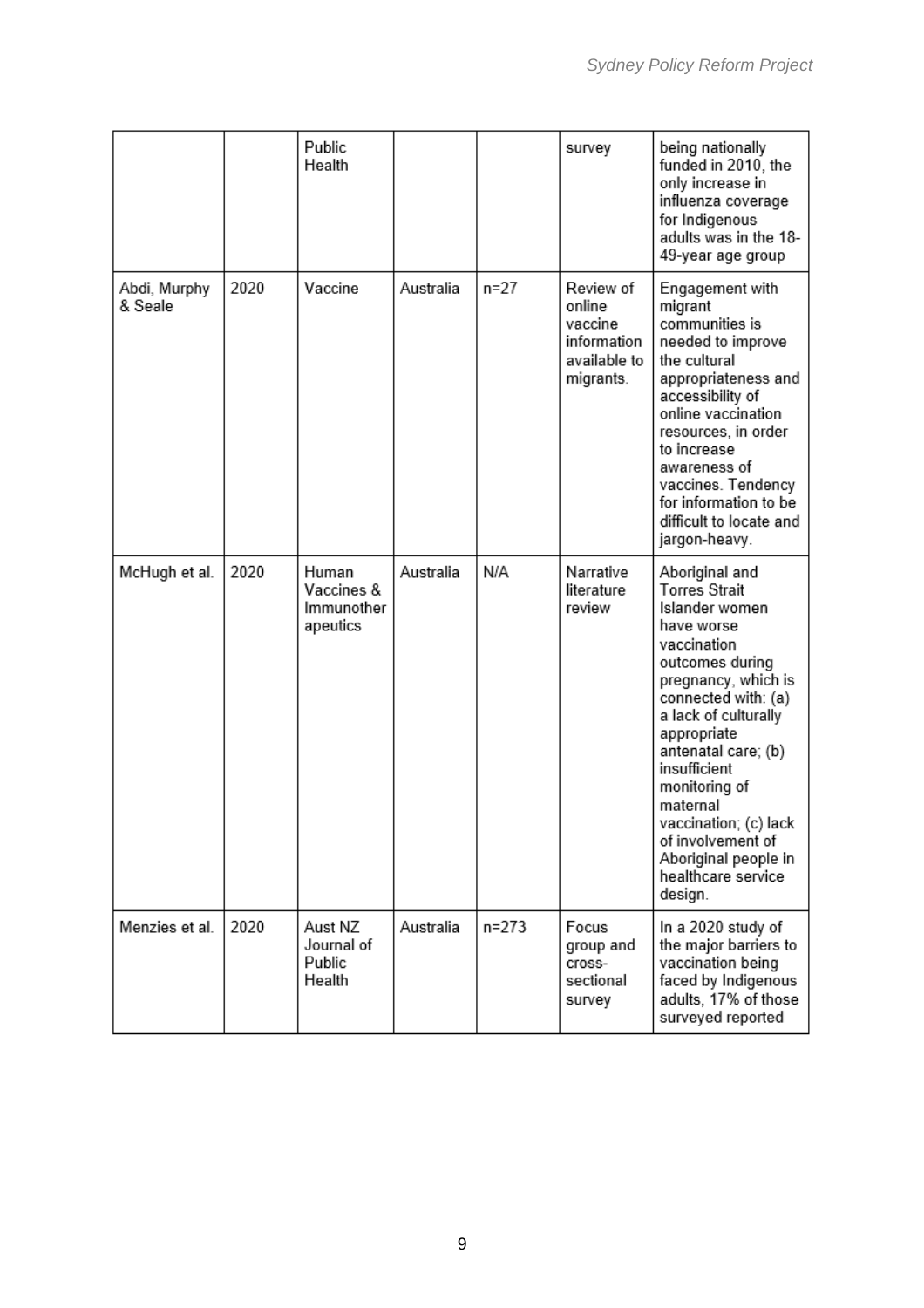|                              |      |                                                  |           |                                                                             |                                                       | difficulty in<br>accessing the<br>vaccine, but 53%<br>noted that they had<br>not received a<br>reminder from a<br>health official to get<br>the vaccine/                                           |
|------------------------------|------|--------------------------------------------------|-----------|-----------------------------------------------------------------------------|-------------------------------------------------------|----------------------------------------------------------------------------------------------------------------------------------------------------------------------------------------------------|
| Rhodes et al                 | 2020 | The Lancet<br>Infectious<br>Diseases             | Australia | n=2018                                                                      | Online<br>survey                                      | About 24.2% of<br>Australian stated<br>'unsure' or<br>'unwilling' to receive<br>COVID-19<br>vaccination                                                                                            |
| Dodd et al                   | 2021 | The Lancet<br>Infectious<br>Diseases             | Australia | n=4362                                                                      | Online<br>survey                                      | 14.3% of<br>participants were<br>vaccine hesitant.<br>Inadequate health<br>literacy and lower<br>education level were<br>both significantly<br>associated with<br>vaccine hesitancy<br>(p < 0.001) |
| Pickles et al                | 2021 | Journal of<br>Medical<br>Internet<br>Research    | Australia | April<br>$(n=4362)$ ,<br>May<br>(n=1882),<br>and June<br>$(n=1369)$<br>2020 | Longitudina<br>I national<br>survey                   | Vaccine hesitancy<br>was associated with<br>male gender,<br>younger age, lower<br>education level, and<br>culturally and<br>linguistically diverse<br>backgrounds.                                 |
| Seale et al                  | 2021 | <b>BMC</b><br>Infectious<br>Diseases             | Australia | n=1420                                                                      | A national<br>cross-<br>sectional<br>online<br>survey | Public perception<br>towards COVID-19<br>vaccination was<br>found to be high                                                                                                                       |
| Trent, Salmon<br>& Macintyre | 2021 | Influenza<br>and Other<br>Respiratory<br>Viruses | Australia | n=1444                                                                      | Online<br>survey                                      | Common perceived<br>barriers to<br>vaccination included<br>misinformation and<br>myths around<br>COVID-19 vaccine                                                                                  |
| International                |      |                                                  |           |                                                                             |                                                       |                                                                                                                                                                                                    |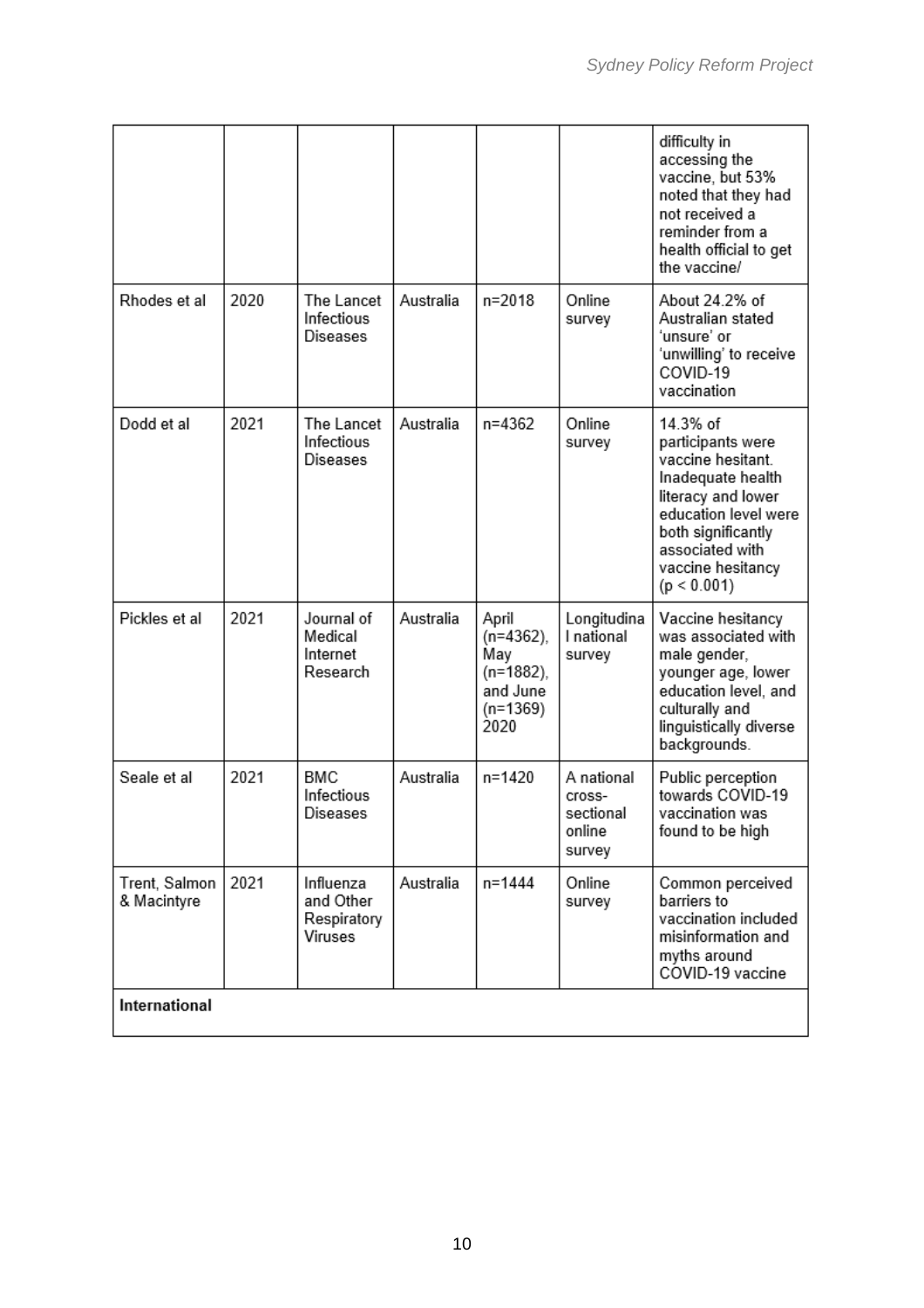| Dubé et al                  | 2013 | Human<br>Vaccines &<br>Immunother<br>apeutics | Quebec,<br>Canada    | N/A   | Review         | A perspective piece<br>of vaccine hesitancy<br>regarding its<br>characteristics and<br>potential causes.                                                                                                                                                      |
|-----------------------------|------|-----------------------------------------------|----------------------|-------|----------------|---------------------------------------------------------------------------------------------------------------------------------------------------------------------------------------------------------------------------------------------------------------|
| Dubé, Vivion<br>& MacDonald | 2014 | Expert<br>Review of<br>Vaccines               | Quebec.<br>Canada    | N/A   | Review         | A narrative review of<br>the history of anti-<br>vaccination<br>movements and<br>determinants of<br>parent vaccination<br>decisions                                                                                                                           |
| Lefevere et<br>al.          | 2016 | European<br>Journal of<br>Health<br>Economics | Flanders,<br>Belgium | n=629 | Clinical trial | Removing out-of-<br>pocket costs of the<br>vaccination process<br>with the use of small<br>financial incentives<br>was significant in<br>increasing HPV<br>vaccination initiation<br>among the target<br>group, although this<br>effect was varied in<br>size |

## <span id="page-12-0"></span>**3.1. Attitudinal barriers**

There is a spectrum of attitudes and perceptions toward vaccination, spanning from complete refusal, uncertainty and hesitancy to full acceptance and advocacy for vaccines (Dubé et al. 2013; Dyda et al. 2020). Studies suggest that opposition to and hesitancy around vaccines pose a major barrier against vaccination uptake (Trent, Salmon & MacIntyre 2021). Such attitudinal barriers are increasingly recognised as a significant threat to public health as they lead to suboptimal immunisation rates and potential outbreaks of preventable illnesses despite the availability of vaccines (Zhang et al. 2021). Individuals who strongly reject all types of vaccines are often classified as 'anti-vaxxers' (Dubé, Vivion & MacDonald 2014). They tend to hold intractable views on vaccines and vocally engage in anti-vaccination movements such as protests (Leask 2011). A recent survey result showed that about 23% of Australians expressed unwillingness to take the COVID-19 vaccine (Lim & Scott 2021). Among this group, about 37% are estimated to be outright refusers whereas the remainder have been identified as vaccine hesitant (Lim & Scott 2021). Vaccine hesitant individuals are often defined as a heterogeneous group with varying degrees of concern about vaccination (Larson et al. 2014). In another study about intention to vaccinate against COVID-19, about 24.2% of Australians were hesitant to be vaccinated due to disbelief and distrust in the vaccine (Rhodes et al. 2020).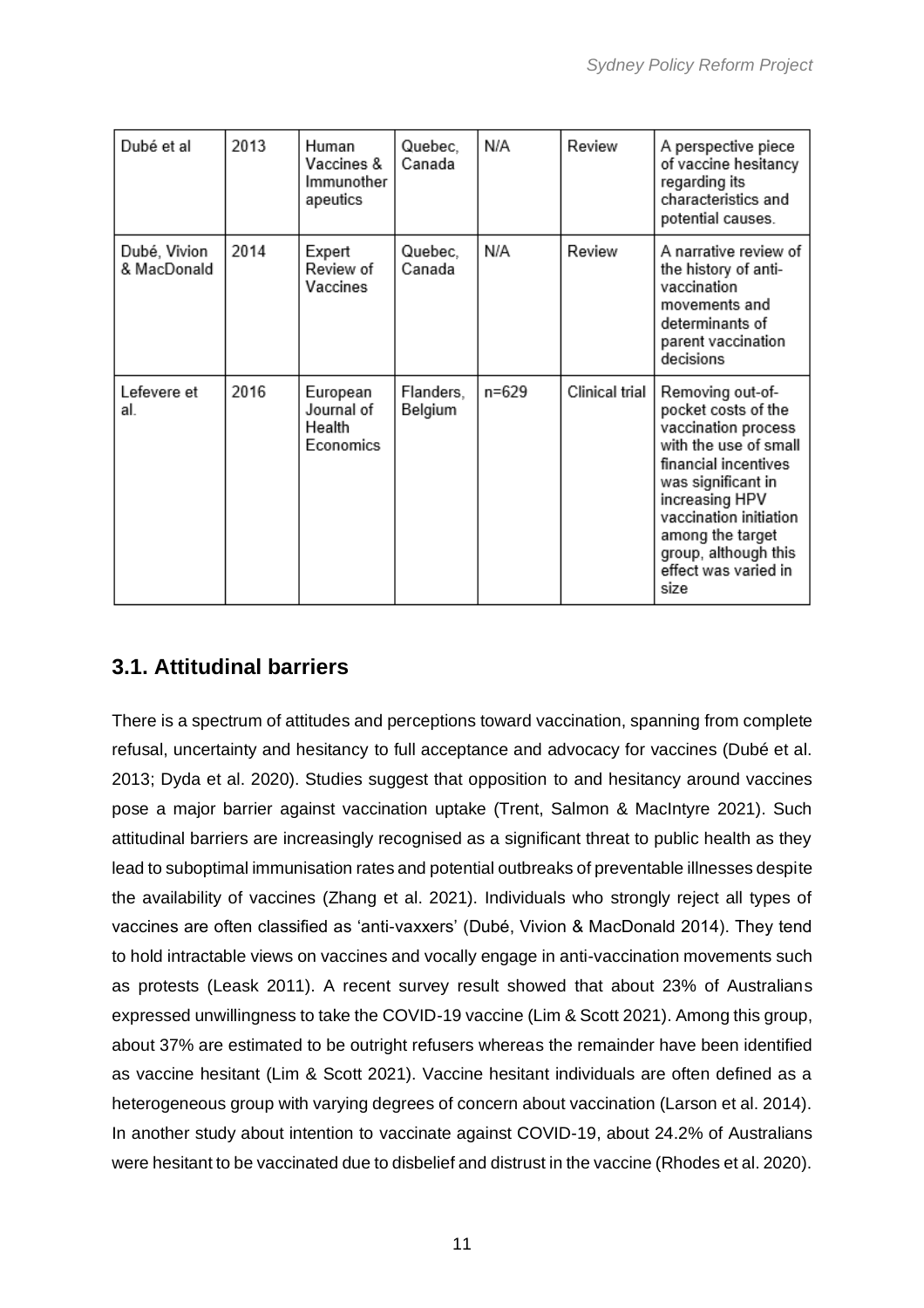In particular, concerns around the safety, efficacy and necessity of vaccines are identified as driving uncertainty and hesitancy among Australian adults (Trent, Salmon & MacIntyre 2021). In a 2021 study, psychological barriers such as distrust and fear of side effects were significantly associated with decreased rates of vaccination (Trent, Salmon & MacIntyre 2021). Misinformation about the effectiveness of vaccines acted as deterrents to vaccine uptake among Australian adults, where 36% of participants believed that the vaccine itself can cause diseases and 63% agreed that receiving vaccines can make them ill afterwards (Trent, Salmon & MacIntyre 2021).

Another study conducted in 2020 also found that misinformed beliefs about the effectiveness of vaccines have negative influences on individuals' motivations to be vaccinated (Pickles et al. 2021). It is reported that over 20% of participants were misinformed that: hot temperatures can kill the virus (22%), UV rays kill the virus (21.5%), the effectiveness of vaccines is made up (17.3%), and vitamin C is an effective treatment to COVID-19 (4.5%) (Pickles et al. 2021). Furthermore, individuals with a low self-perceived risk of infection tend to regard vaccination as unnecessary as the risk of even mild adverse effects are believed to outweigh the benefits of vaccination (Trent, Salmon & MacIntyre 2021). It is often believed among vaccine hesitant individuals that good hygiene and social distancing can make vaccination unnecessary (Dubé et al. 2013). As such, vaccine hesitancy is likely amplified by the misinformation and myths surrounding vaccination (Seale et al. 2021).

Studies also showed misinformation was more prevalent among culturally and linguistically diverse (CALD) groups, particularly among those who are male or have a lower education level (Pickles et al. 2021). Inadequate health literacy, lower education and socioeconomic status, and being younger than 60 years of age are also reported to be significantly associated with a reluctance to be vaccinated (Dodd et al. 2021). Furthermore, acceptance towards COVID-19 vaccination differed greatly between Aboriginal and Torres Strait Islander respondents (68.1%) and non-Indigenous respondents (80.9%), as well as those who held private health insurance (83.5%) versus those who did not (76.3%) (Seale et al. 2021). Several studies suggested that people with low socio-economic status or from CALD backgrounds are more likely to be disadvantaged by the various factors that lead to health inequity, resulting in negative attitudes towards vaccines as well as lower vaccination rates among these people (Dyda et al. 2015; Seale et al. 2021).

### <span id="page-13-0"></span>**3.2. Logistical Barriers**

Studies undertaken in NSW indicate several logistical barriers that prevent people experiencing disadvantage from accessing vaccination programs. Evidence shows that about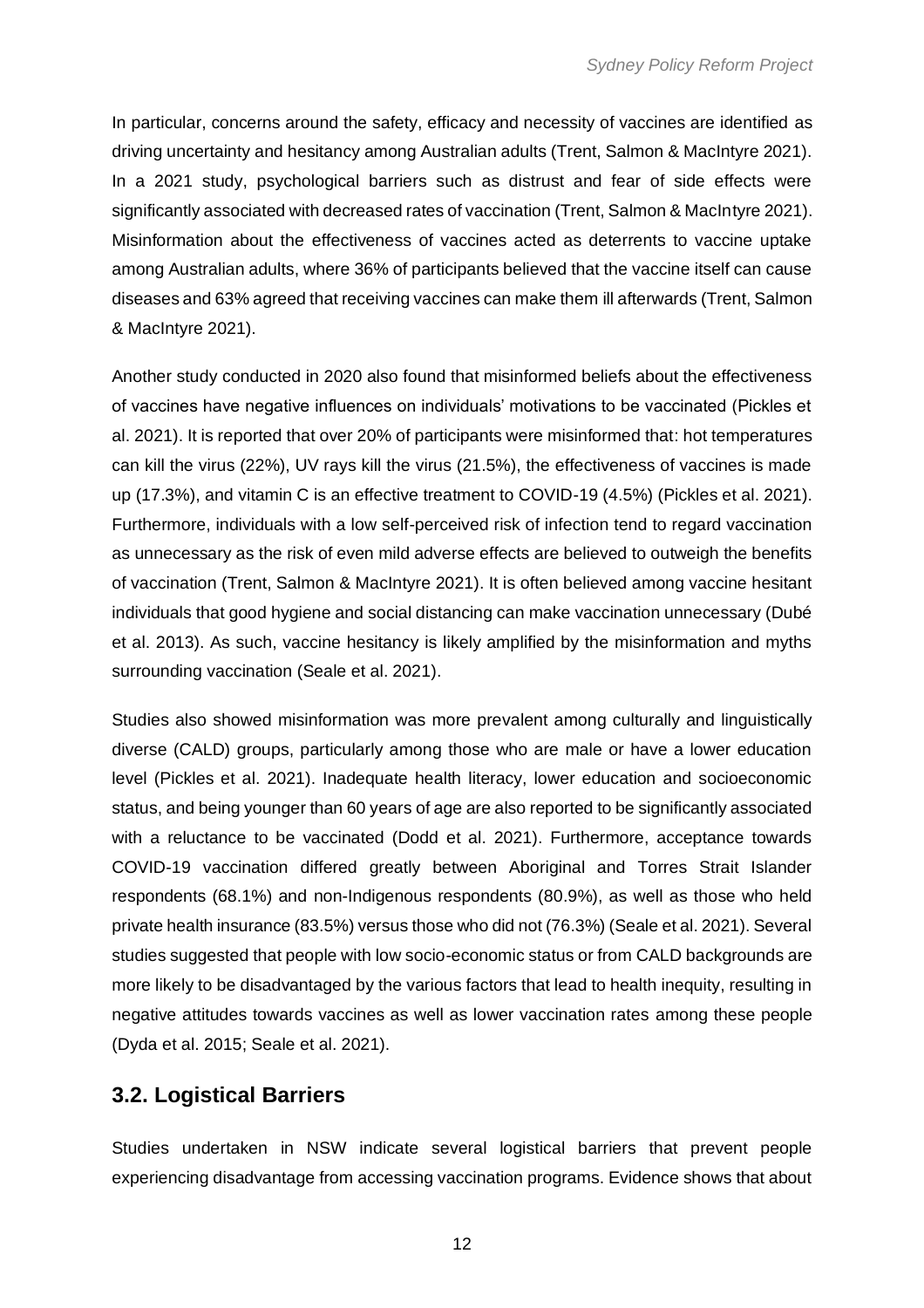50% of under-vaccination is due to lack of access (Chow et al. 2017), and in a 2016 study of HPV vaccine coverage in NSW, most reasons given by parents for non-vaccination of their children were related to logistical issues (Staples et al. 2016).

Lack of preparedness and coordination was found to be a significant logistical barrier to vaccination, especially for disadvantaged people in NSW. A 2017 study reviewed pandemic preparedness plans issued by the NSW public sector at the time of the influenza pandemic in 2009 (Itzwerth, Moa & Macintyre 2018). Although these plans have since been altered, and despite the existence of relevant research that could better inform these plans, the study found that many plans appeared to be premised on assumptions that were unsubstantiated and not supported by contemporary literature. The lack of a well-constructed pandemic preparedness plan exacerbates existing logistical issues, and makes it harder for groups experiencing disadvantage to receive vaccinations. A 2012-13 study of migrants and refugees living in Australia found that poor refugee service coordination and lack of support for immunisation delivery within the primary healthcare sector was a significant contributing factor to undervaccination among migrants and refugees (Kpozehouen et al. 2016).

Furthermore, attempts to vaccinate elderly adults in NSW, particularly before the whole-of-life Australian Immunisation Register (AIR) was created in 2016, similarly demonstrate a failure of coordination (Macintyre et al. 2016). Prior to the creation of the AIR, elderly adults often had multiple vaccine providers, and no historical record of vaccines, meaning that it was logistically difficult to track which vaccines had been given (Macintyre et al. 2016). Thus, the AIR is important to reducing these logistical issues. However, a lack of clinical trial data for elderly adults, low levels of mobility, and a focus on paediatric immunisation are all logistical barriers that remain (Macintyre et al. 2016). These logistical barriers compound what are often significant physical accessibility and mobility barriers for the elderly adult population in Australia (Macintyre et al. 2016).

Cost has additionally been a significant barrier to vaccination, an issue that has been met with attempts to provide financial incentives for vaccination, particularly for disadvantaged people. An Australian study concluded that financial barriers to vaccination are significant, particularly for older adults who, unlike children, are not covered by vaccine funding or subsidy programs (Macintyre et al. 2016). A separate study conducted in Sydney, targeting people who inject drugs, offered participants \$30 AUD cash following receipt of the final 2 doses of the hepatitis B virus vaccine. The study found that the per-dose financial incentive condition was a factor that significantly increased the likelihood of series completion (Topp et al. 2013). Notably, independent of treatment, Indigenous participants were significantly less likely to receive all three doses of vaccine. Outside of Australia, a study undertaken of girls aged 12-18 in schools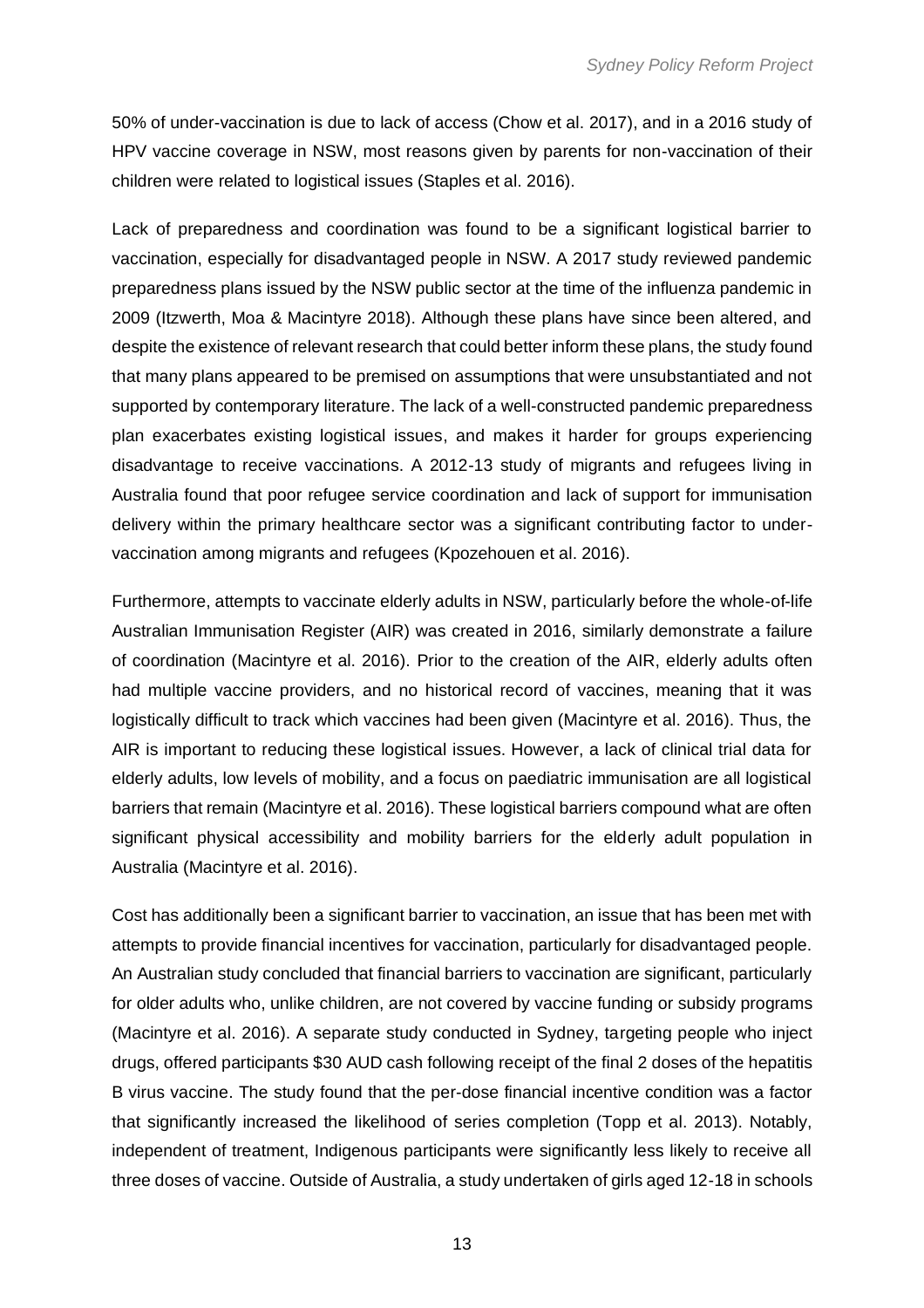in Flanders, Belgium, in 2007 and 2009 produced similar results. Under the Belgian nonschool-based vaccination system – comparable to the Australian system of vaccinating adults – removing out-of-pocket costs of the vaccination process using small financial incentives was significant in increasing HPV vaccination initiation among the target group, although this effect was varied in size (Lefevere et al. 2016). Additionally, a 2012-13 study of migrants and refugees living in Australia also concluded that catch-up vaccines for recently arrived migrants and refugees for all age groups would be helpful in mitigating this logistical barrier to vaccination (Kpozehouen et al. 2016).

However, the effectiveness of financial incentives to overcome the barrier of cost is often significantly mitigated by other existing barriers to access. In a study of Indigenous adult vaccination coverage for influenza and pneumococcal disease, despite the influenza vaccine being nationally funded in 2010, the only increase in influenza coverage for Indigenous adults was in the 18-49-year age group (Webster et al. 2019). These findings imply that while financial incentives to compensate adults for the time and effort taken to get the vaccine are often effective in targeted communities, the lack of a system that promotes awareness of vaccination programs is a leading cause of under-vaccination among Indigenous adults. In a 2020 study of the major barriers to vaccination being faced by Indigenous adults, 17% of those surveyed reported difficulty in accessing the vaccine, but 53% noted that they had not received a reminder from a health official to get the vaccine (Menzies et al. 2020). In an attempt to address this issue, in 2010-2014, designated 'Aboriginal Immunisation Officers' in the Hunter New England Local Health District (HNELHD) gave telephone calls to the families of all Indigenous infants notifying them of their first scheduled vaccinations. This strategy was found to have provided 'accelerated benefit' to increasing vaccine coverage among Indigenous children in HNELHD (Cashman et al. 2016). The need for reminder notification systems reinforces the importance of logistically sound and pre-emptive pandemic preparedness planning.

### <span id="page-15-0"></span>**3.3. Awareness-Based Barriers**

Overall, in recent studies of vaccine uptake in NSW, awareness has been a significant barrier to vaccination, particularly for disadvantaged groups. In a 2014 study in NSW, of those surveyed, 79.4% of participants had no knowledge of the pertussis adult booster vaccine, indicating low awareness about pertussis vaccination, with the study suggesting the implementation of awareness programs around pertussis vaccines. (Ridda, Gao & Macintyre 2014). Additionally, among students at UNSW surveyed in early 2014, awareness of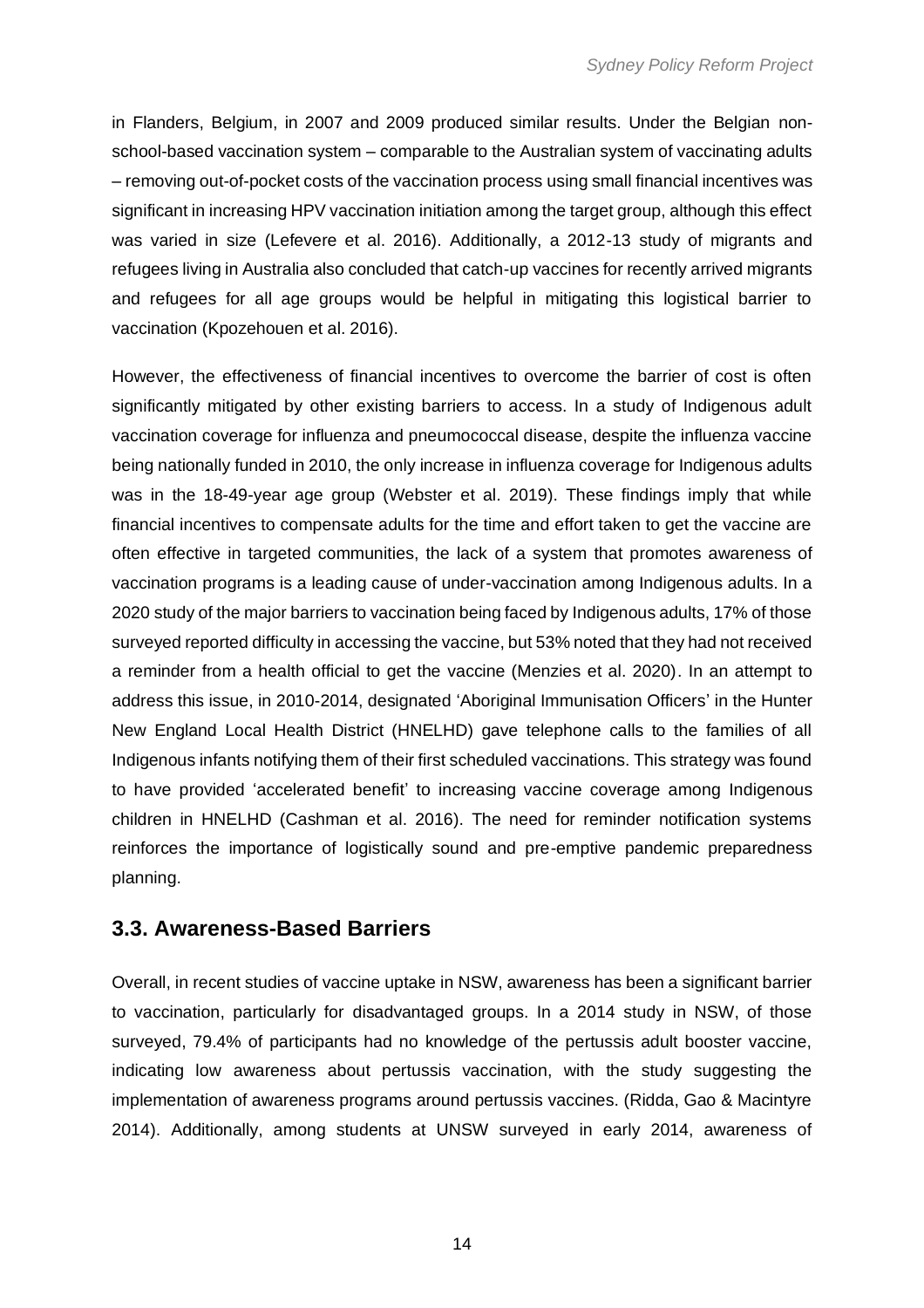vaccination recommendations was a significant predictor of the likelihood of influenza vaccination for a given student (Walker, Newall & Heywood 2016).

Among migrant and refugee communities, awareness was often inhibited by language barriers and the lack of culturally appropriate resources being shared with these communities. In a 2020 study of online vaccination-related resources in Australia, the average score for 'cultural appropriateness' was 79%, with a range of 29-100%, and where cultural appropriateness was assessed according to criteria developed by the Centre for Culture, Ethnicity and Health (CEH) in Victoria (Abdi, Murphy & Seale 2020). Abdi, Murphy and Seale (2020) suggested engagement with migrant communities to improve the cultural appropriateness and accessibility of online vaccination resources, in order to increase awareness of vaccines.

Aboriginal and Torres Strait Islander people also experience suboptimal awareness of vaccination programs. Of 53 Aboriginal and Torres Strait Islander women that took part in a cross-sectional survey in 2015, 21 (which is less than half) reported being offered the opportunity to take the influenza vaccine during pregnancy. Information offered to these women by healthcare workers was found to be insufficient to allow them to make an informed choice with regards to the vaccination (O'Grady et al. 2015).

There also appear to be significant problems with lack of awareness among healthcare practitioners. In a 2014 study of general practitioners in South-Western Sydney, few of those surveyed reported that they had confidence in their knowledge about the influenza vaccine, and most felt that they required more information about the vaccine (Maher et al. 2014). A separate study in 2016 of paediatricians in Sydney found that their knowledge of guidelines and recommendations concerning vaccinations was less than optimal, with 45% of those surveyed reporting their use of local hospital guidelines to determine whether or not to deliver influenza vaccines, even though these did not actually exist at the time of the survey (Newcombe et al. 2016). The same study suggested interventions in the form of improving education of doctors, increasing the availability of vaccines in outpatient clinics and implementing automated reminder systems. Focusing on workers in residential aged care facilities (RACF) in Sydney, Huhtinen et al. (2018) found that RACF workers often held misconceived views with regards to the influenza vaccine, including finding that 46% of staff surveyed were sceptical of the vaccine. Huhtinen et al. (2016) recommended the implementation of targeted education on influenza vaccines, and the role of infection control in influenza outbreak management.

The available literature interrogates several structural factors contributing to lack of awareness. The most significant structural factors appear to be lack of reliable public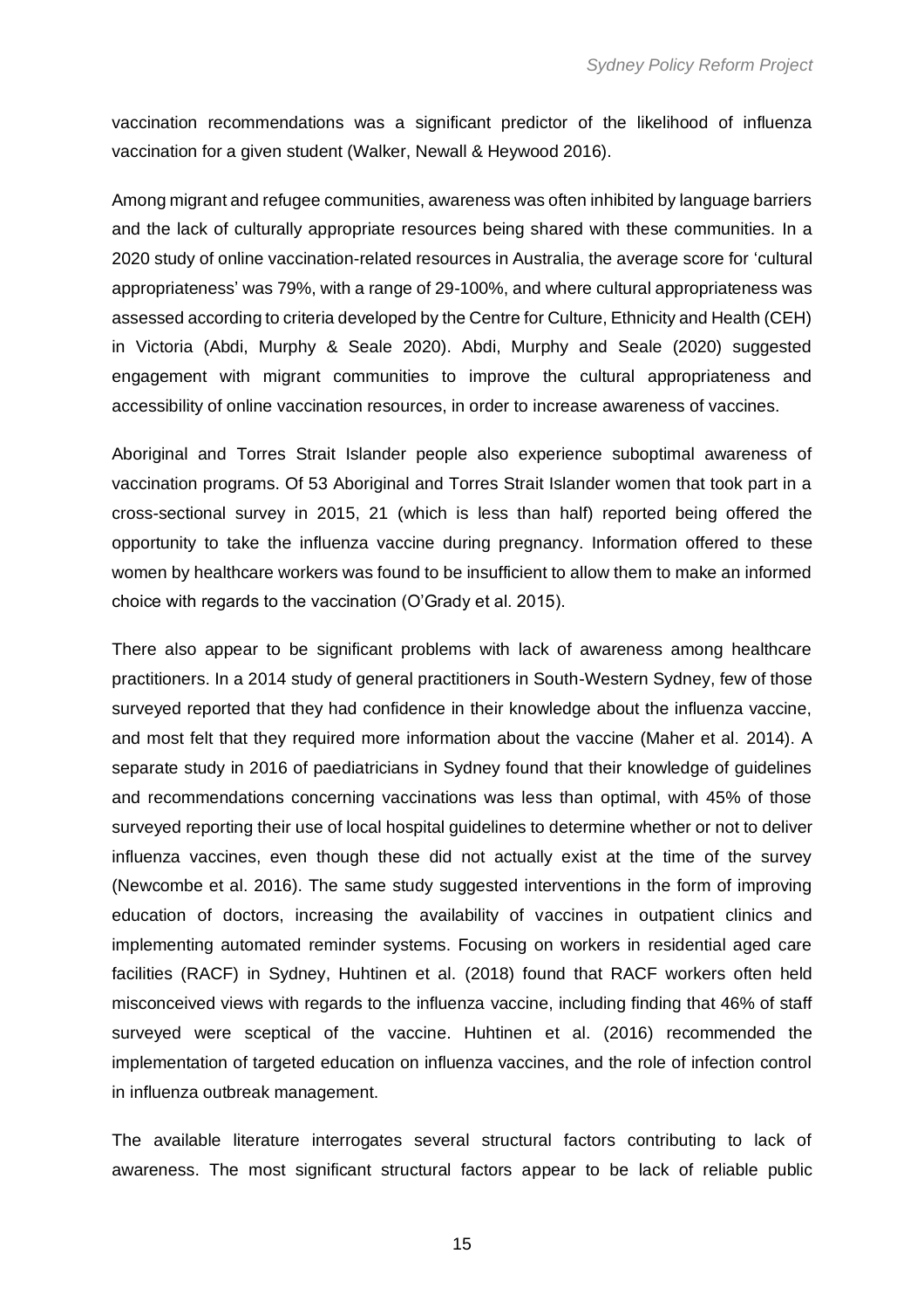information, and misrepresentation by the media. Royle and Lambert (2015) posit that with improved quality of life and reduced exposure to disease in Australia, public knowledge about diseases and their consequences has decreased, while simultaneously, concerns relating to vaccines have increased. This study recommends the sharing of detailed information about both diseases and vaccines, both to immunisation providers and the general community (Royle & Lambert 2015). In a content analysis of 131 Australian print media news stories relating to HPV vaccination published between October 2006 and December 2009, Robbins et al. (2011) found that information provided by the media was incomplete, and educational interventions would be recommended to fill these gaps. This additional information was suggested to include information about HPV vaccination, as well as male vaccination (Robbins et al. 2011).

Methods to increase awareness of vaccines have been tested. These have been largely concerned with increasing patient awareness, rather than practitioner awareness. In a 2015 experiment implemented by the Sydney Sexual Health Centre, patients who were sent SMS in 2009 to remind them to take their  $2^{nd}$  and  $3^{rd}$  doses of the hepatitis B virus vaccine, 54% received 2 doses and 24% received 3 doses, compared to 56% and 30% respectively for subjects surveyed in 2007 who did not receive the SMS. This experiment suggested that SMS reminders did not increase the likelihood of taking  $2<sup>nd</sup>$  or  $3<sup>rd</sup>$  doses of the vaccine in the population (McIver et al. 2015). McIver et al. (2015) instead recommend the use of clinician prompts and multiple recall interventions. Notably, however, there were limitations to this study including the use of a before-and-after evaluation design rather than a randomised control trial, and the possibility that phone numbers had been changed in between texts being sent. Additionally, in a 2020 study of Australian infants and young children there did appear to be a statistically significant improvement in on-time vaccination amongst infants who received SMS reminders alone or in combination with a personalised calendar (Menzies et al. 2020). However, impact was limited to participants who had received one or more previous doses late and only for doses taken at the 12-month schedule point. Menzies at al. (2020) conclude that these systems are more effective in situations where there are lower levels of pre-existing compliance.

Lack of awareness is ultimately a problem that is being faced by both patients and practitioners, with lack of practitioner awareness having the potential to adversely impact the vaccination levels of people experiencing disadvantage, and as such, both groups need to be targeted in order to address this barrier.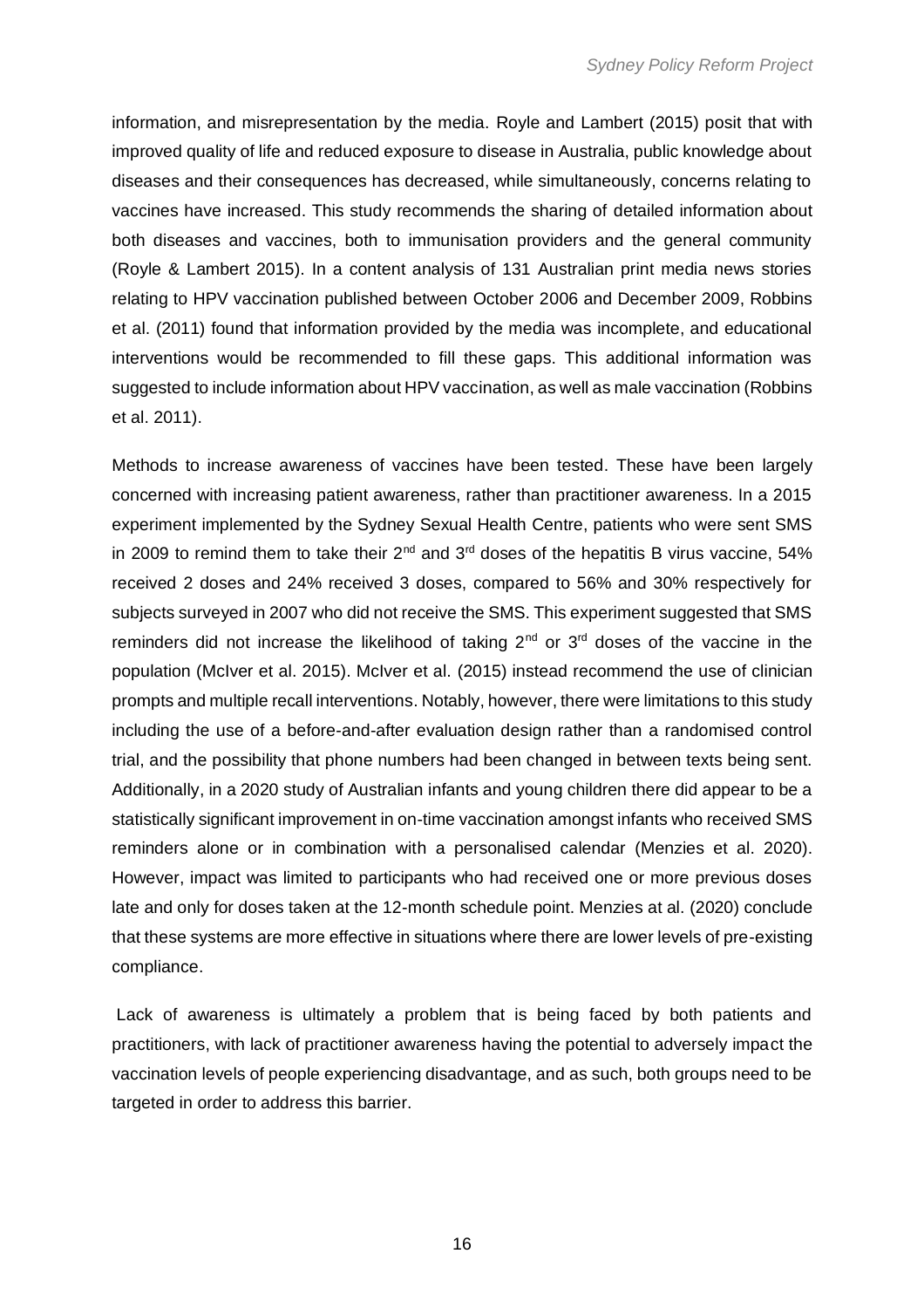### <span id="page-18-0"></span>**3.4. Service System Issues**

Service systems are a central part of the implementation of vaccination programs and the provision of vaccine-related healthcare. As such, flaws and limitations within service systems can lead to barriers to vaccination. The literature reflects these service system barriers in three key themes: the relationship between service systems and the provision of culturally appropriate care; the need for representative information and data; and the role of service systems in incentivising and facilitating the uptake of vaccinations.

Five studies (Seale et al. 2016; Mahimbo et al. 2017; Abdi, Murphy & Seale 2020; Karki et al. 2016, Kpozehouen et al. 2016) identified barriers to refugees and immigrants navigating service systems, including: poorer access to services due to language barriers; assumptions from providers about individuals' vaccination history; and provider-level misunderstandings. These barriers occurred in the context of, among other things, travel medicine (Seale et al. 2016), vaccine scheduling and catch up (Mahimbo et al. 2017, Kpozehouen et al. 2016), information about vaccines (Abdi, Murphy & Seale 2020) and vaccine surveillance (Karki et al. 2016).

Several studies examined the provision of vaccination to Aboriginal and Torres Strait Islander people. McHugh et al. (2020) addressed the lack of culturally appropriate antenatal care for pregnant Indigenous women, noting the importance of including Indigenous people in service system design. McBain-Rigg and Veitch (2011) identified the cultural barriers to vaccination for Aboriginal people living in Mount Isa, suggesting that interpersonal rapport between providers and patients is particularly important for improving experiences of health systems for Aboriginal patients. Cashman et al. (2016) suggested that the employment of Aboriginal Immunisation Officers could help refer Indigenous patients to cultural appropriate services and improve vaccination coverage.

An emergent theme within the literature was that cultural barriers within Australian service systems are multi-scalar. On an interpersonal level, a lack of knowledge about cultural inclusion generated problems (McBain-Rigg & Veitch 2011; Seale et al. 2016, McHugh et al. 2020), which were magnified by system-wide failures in representative information gathering and monitoring (Mahimbo et al. 2018; Kpozehouen et al. 2016).

Several papers have observed that a lack of information are barriers to vaccine coverage among disadvantaged communities (McHugh et al. 2020; Sullivan et al. 2020, Karki et al. 2016). Mahimbo et al. (2017) provide a valuable case study of the importance of information gaps in creating barriers to vaccination. The paper, which performed qualitative interviews on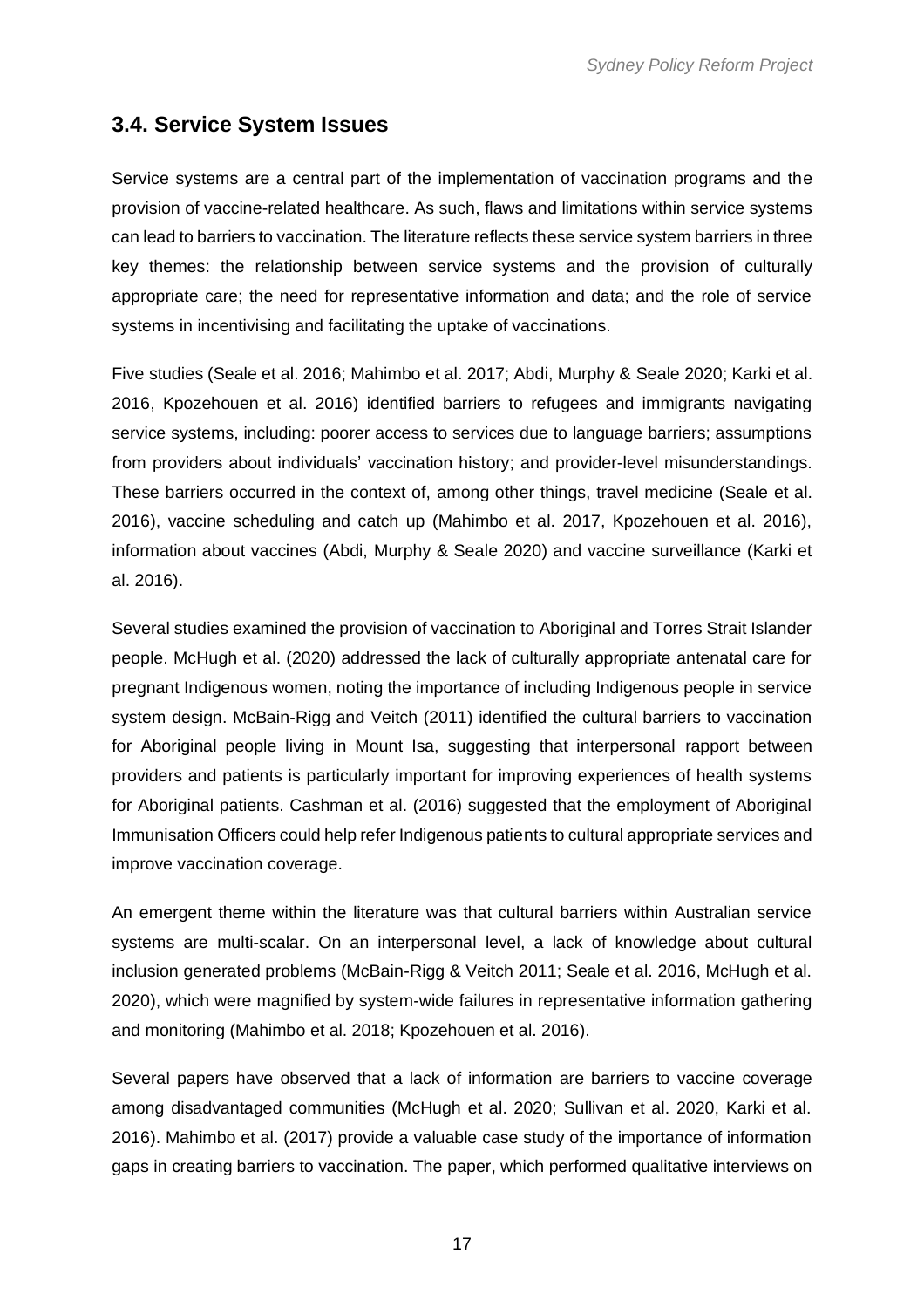providers' perspectives on catch up vaccines for refugees, pointed to issues with national coordination, a lack of knowledge about individuals' immunisation status, and a lack of referral to healthcare upon resettlement. Key issues referred to in interviews with providers included deficits in nation-wide funding for refugee catch-up and a lack of guidance or training for providers working with refugees (Mahimbo et al. 2017).

The imperative for a national register of adult vaccination was a common recommendation among papers discussing this barrier (Mahimbo et al. 2017; MacIntyre et al. 2014; Kpozehouen et al. 2016). A whole-of-life register now exists, the Australian Immunisation Register, which the aforementioned studies suggest could lead to better coordination of data, identification of disadvantaged groups, and tracking of individuals' vaccination histories.

Finally, the literature stressed not only the role of service systems at large, but also of individual providers in encouraging patients to access vaccines. Studies recommended the use of reminders and alerts (Leask 2011; Maher et al. 2014) along with interpersonal reminders from providers (Wiley et al. 2014; Leask 2011) as successful interventions to improve patient uptake of vaccines. Systems could also be developed in a way which mitigated a lack of access, for instance through opportunistic vaccination strategies, like home vaccination (Thomas et al. 2018).

Overall, in dealing with the barriers to vaccination faced by disadvantaged communities, service systems must be conscious of diversity, coordinate information to allow for effective outreach, and interact with patients effectively to promote vaccination.

# <span id="page-19-0"></span>**4. Discussion**

This study sought to perform a literature review of barriers to accessing vaccination within the Australian healthcare system. The study was performed with a view to further understanding the barriers to adult vaccination, especially in the context of the COVID-19 pandemic, which disproportionately affects adults.

In the course of reviewing the available literature, four key barriers emerged: attitudinal, logistical, awareness, and service systems barriers. Each of the four barriers intersected with issues of cultural exclusion, with individuals from culturally and linguistically diverse backgrounds being particularly likely to face barriers to vaccination. Consequently, a key insight to be gained from the study is the importance of engaging with the multiplicity of intersecting forms of social disadvantage.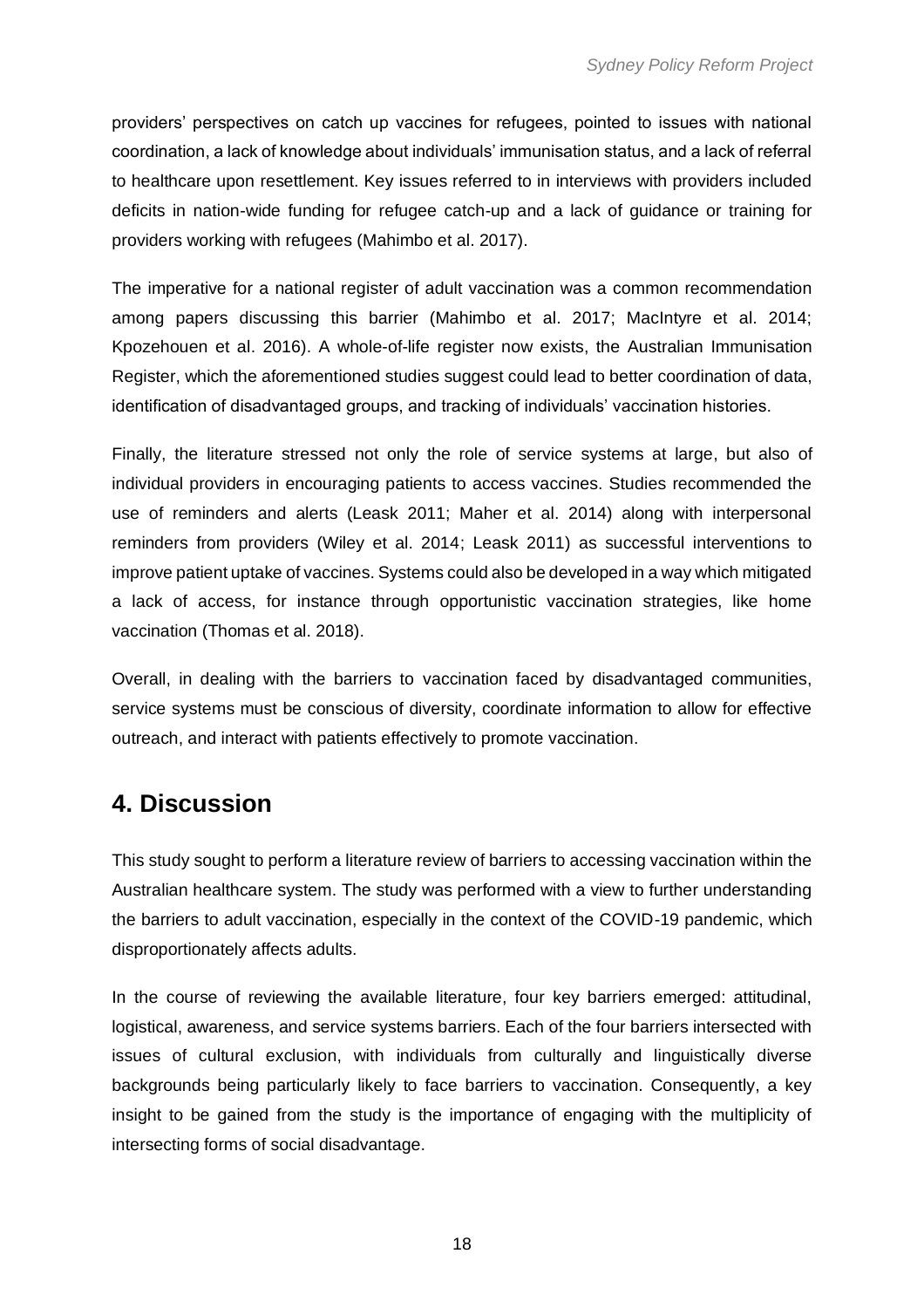Regarding attitudinal barriers to vaccination, our findings emphasised the heterogeneity of reluctant and refusal attitudes towards vaccination. Anti-vaxxer beliefs, which involve an intractable opposition to vaccination, do pose threats to public health by undermining vaccine uptake. However, anti-vaxxers are a minority of vaccine-hesitant individuals, with a recent study identifying that only 37% of Australians who are unwilling to receive the COVID-19 vaccine outright rejected the vaccine, with a majority instead expressing feelings of uncertainty (Lim & Scott 2021). Our findings also indicate that vaccine hesitancy was more common among disadvantaged individuals, for example those from culturally and linguistically diverse and less educated backgrounds (Pickles et al. 2021). This heterogeneity and intersectionality should be considered in shaping how policy solutions address the task of changing patients' attitudes and countering misinformation.

Given the primary cause of under-vaccination is a lack of access (Chow et al. 2017), logistical barriers to receiving healthcare are clearly important. Our findings identified two key logistical issues with vaccination programs in Australia, including: poor coordination of vaccination programs and the cost of receiving vaccines. We identified the case study of older Australians being excluded by poorly coordinated vaccine programs (Macintyre et al. 2014). The insight highlighted by this portion of our research is the necessity of eliminating logistical difficulties in encouraging vaccine uptake.

Awareness was found to be a clear indicator for vaccine uptake, with one study finding that 79.4% of its participants demonstrated low awareness about pertussis vaccination (Ridda, Gao & Macintyre 2014). Gaps in awareness could occur on two levels: first, when patients themselves lack knowledge about vaccination programs; second, when healthcare providers have misconceptions about the provision of vaccines to patients (Maher et al. 2014). The dominant causes of the former scenario were cultural and linguistic barriers to communication and problematic messaging about vaccination in the media (Robbins et al. 2011). The literature recommended greater training and clearer provision of information to healthcare as an approach to the latter scenario.

Our findings on service systems highlighted the importance of robust sets of data on vaccination within vulnerable populations, such as refugees. Common flaws included a lack of knowledge of vaccine catch-up programs and a lack of coordination across multiple service systems. Additionally, consciousness of cultural diversity was found to be lacking in service provision (Seale et al. 2016; Mahimbo et al. 2017; Abdi, Murphy & Seale 2020; Karki et al. 2016; Kpozehouen et al. 2016). Recommendations to overcoming the flaws within service systems focused on service providers building rapport and communication with their patients in addition to improved monitoring and management of vaccine schedules on a national level.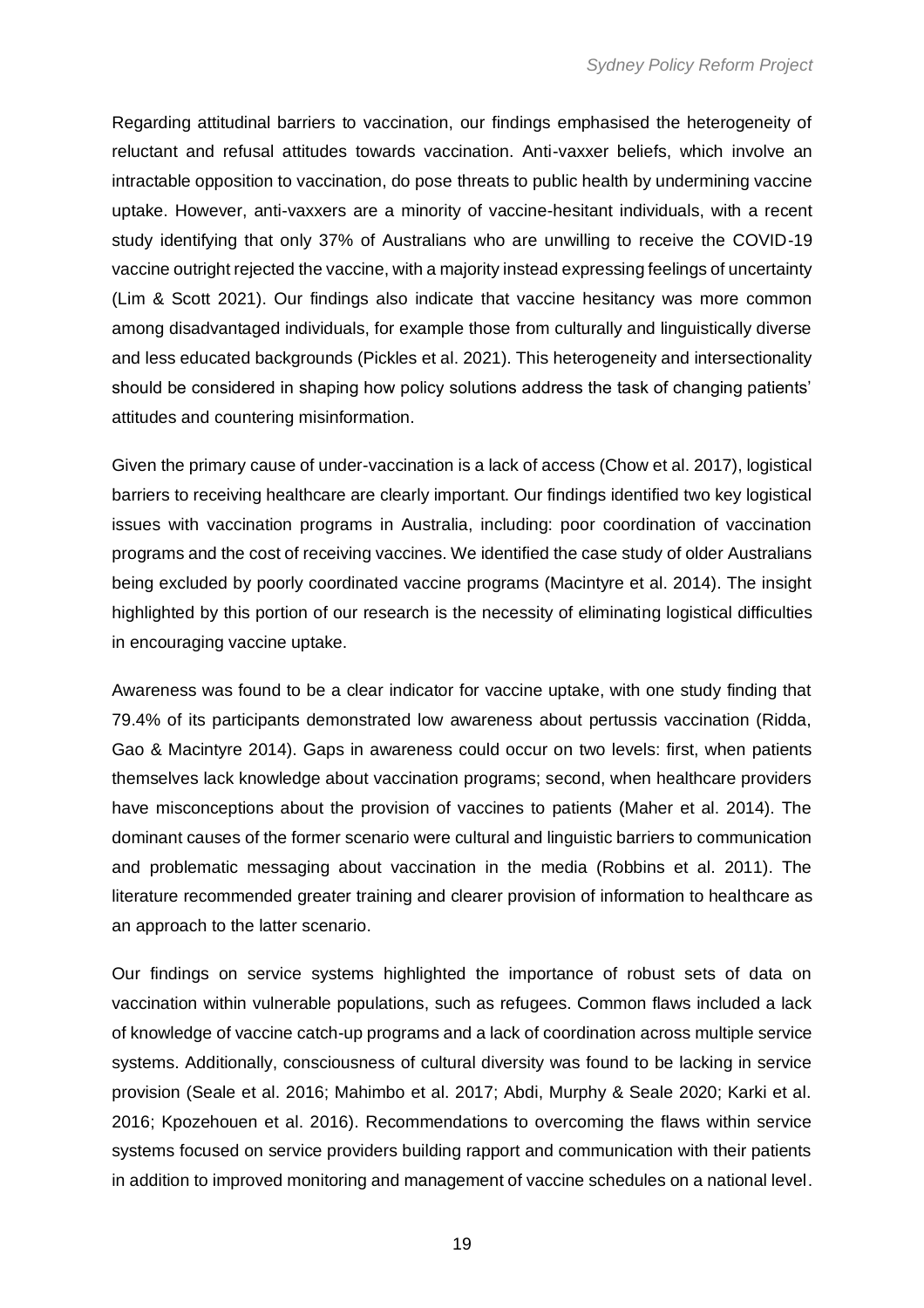One of the main contributions provided by this research is a synthesis of the wide-ranging barriers to accessing vaccination facing disadvantaged communities. Many papers have focused on individual case studies and the specific barriers faced within them, or have performed literature reviews on a specific type of barrier. This paper, in addition to focusing largely on adult vaccination, notes the ways in which several types of barriers may overlap and interact. This is an important consideration in tailoring policy solutions to these complex, multi-causal problems.

Most of the major limitations of this study arose as a result of the time pressures faced by the researchers. While we initially hoped to complete a full PRISMA analysis of the available literature, we unfortunately had weeks, rather than months, to complete the study, and instead chose to adapt elements of the PRISMA process to conduct a quicker review of the available literature. We were conscious of the need to apply consistent inclusion and exclusion criteria and follow a rigorous process within our review, which could have been more thorough had the duration of the review been longer.

As a strategy to shorten the duration of the review, we have mainly included research which occurred within Australia. While this means the research included in this paper is highly relevant to an Australian context, further research could investigate similar issues in comparable nations like Canada and the UK.

A further limitation of this review is the minimal literature available on religious barriers to vaccination. Despite initially intending to investigate religious barriers, there was insufficient research on this issue to include it in this study. Further research is needed to generate conclusions about the role of religion in vaccination accessibility.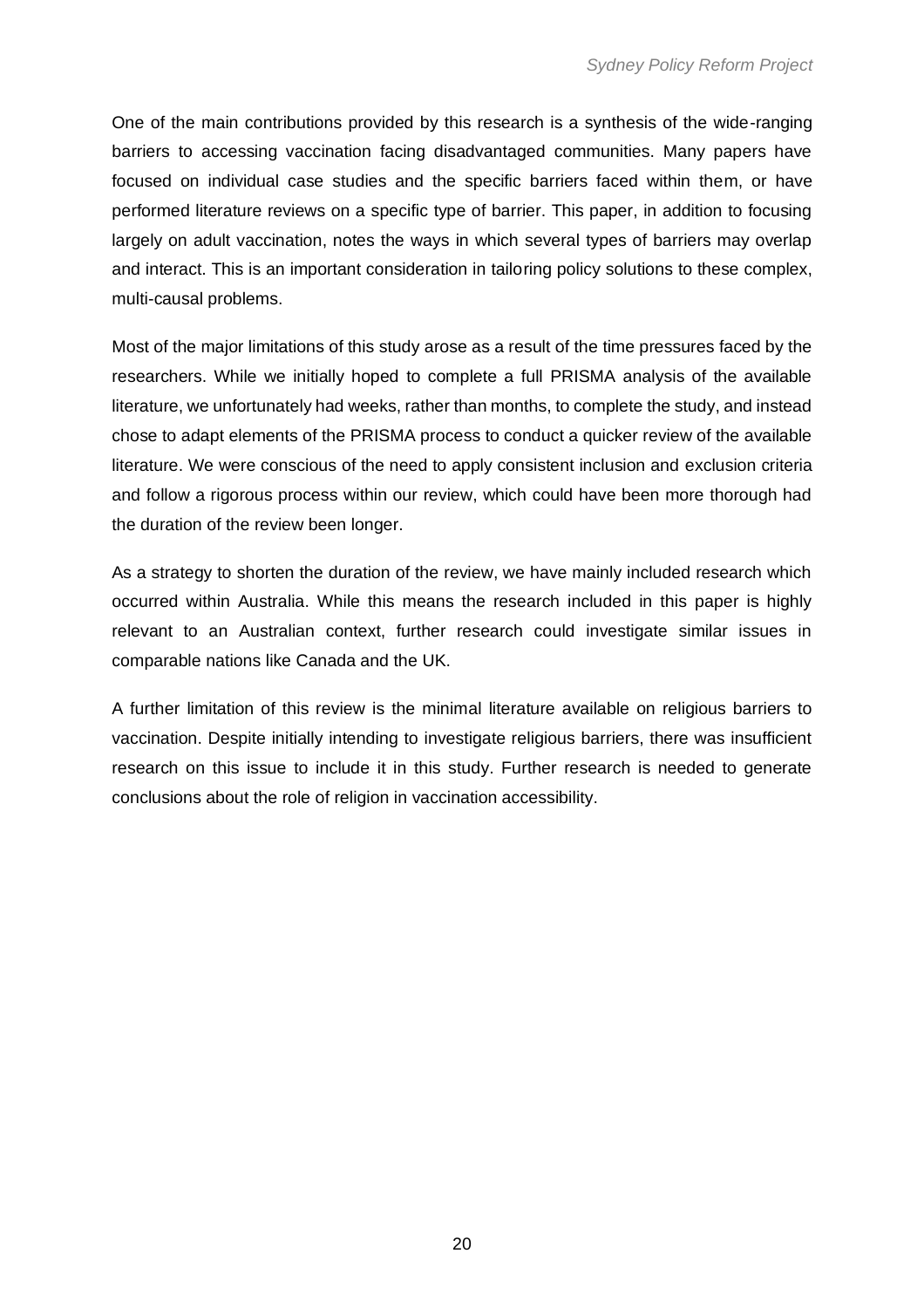# <span id="page-22-0"></span>**Appendix**

### **Table 2**

Database search strategy

| No. | Keyword/Search term                                           |
|-----|---------------------------------------------------------------|
| 1   | Vaccin* or vaccination or ~vaccine                            |
| 2   | Immun* or immuni\$ation                                       |
| 3   | ~equity or ~inequity                                          |
| 4   | barrier* or ~barrier                                          |
| 5   | "systematic review"                                           |
| 6   | NSW or New South Wales                                        |
| 7   | 1 or 2 and 3 and 4 and 5 and 6                                |
| 8   | attitud* or belief* or hesitan* or refus*                     |
| 9   | logistic* or mobil*                                           |
| 10  | aware* or know*                                               |
| 11  | service* or administ*                                         |
| 12  | cultur* or religio*                                           |
| 13  | 7 and 8                                                       |
| 14  | $7$ and $9$                                                   |
| 15  | 7 and 10                                                      |
| 16  | 7 and 11                                                      |
| 17  | 7 and 12                                                      |
| 18  | Austral* or "New Zealand" or Canada or UK or "United Kingdom" |
| 19  | 13 or 14 or 15 or 16 or 17                                    |
| 20  | 18 and 19                                                     |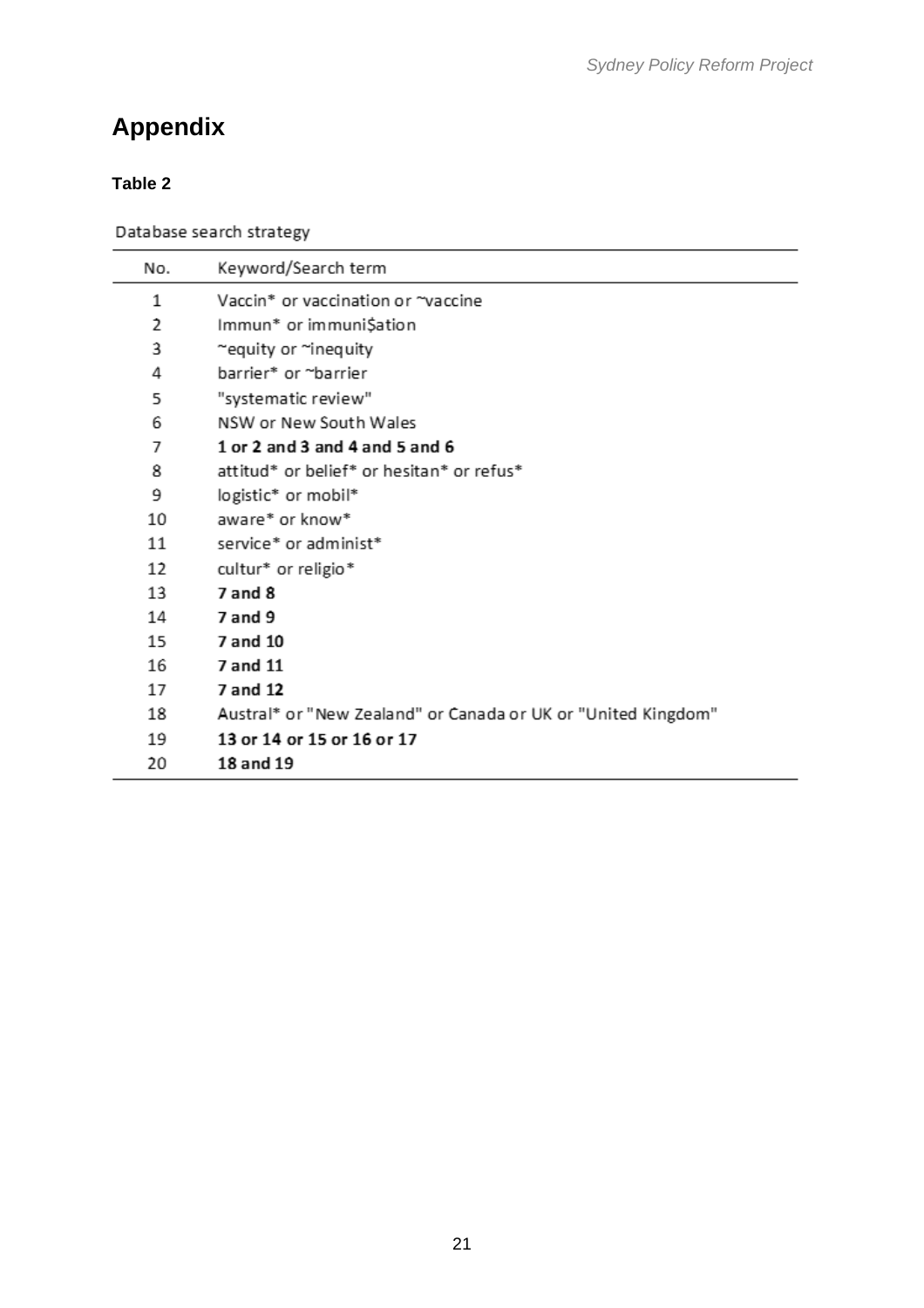## <span id="page-23-0"></span>**References**

- Abdi, I, Murphy, B & Seale, H 2020, 'Evaluating the health literacy demand and cultural appropriateness of online immunisation information available to refugee and migrant communities in Australia', *Vaccine*, vol. 38, no. 41, pp. 6410-6417.
- Alqahtani, A, Alsharif, S, Garnan, MA, Tashani, M, BinDhim, N, Heywood, A, Booy, R, Wiley, K, Rashid, H & Hajj Research, G 2020, 'The Impact of Receiving Pretravel Health Advice on the Prevention of Hajj-Related Illnesses Among Australian Pilgrims: Cohort Study', *JMIR Public Health and Surveillance*, vol. 6, no. 3, pp. e10959.
- Alqahtani, A, Sheikh, M, Wiley, K & Heywood, A 2015, 'Australian Hajj pilgrims' infection control beliefs and practices: Insight with implications for public health approaches', *Travel Medicine and Infectious Disease*, vol. 13, no. 4, pp. 329-334.
- Aminisani, N, Armstrong, B & Canfell, K 2012, 'Participation in cervical screening by older Asian and Middle Eastern migrants in New South Wales, Australia', *Health Promotion Perspective*, vol. 2, no. 2, pp. 274-286.
- Askew, D, Brady, J, Brown, A, Cass, A, Davy, C, DeVries, J, Fewquandie, B, Hackett, M, Howard, M, Ingram, S & Liu, H 2014, 'To your door: factors that influence Aboriginal and Torres Strait Islander peoples seeking care. ', *Kanyini Qualitative Study Monograph Series*, vol. 1, pp. 1-25.
- Aspin, C, Brown, N, Jowsey, T, Yen, L & Leeder, S 2012, 'Strategic approaches to enhanced health service delivery for Aboriginal and Torres Strait Islander people with chronic illness: a qualitative study', *BMC Health Services Research*, vol. 12, pp. 143.
- Attwell, K, Seth, R, Beard, F, Hendry, A & Lawrence, D 2020, 'Financial Interventions to Increase Vaccine Coverage', *Pediatrics*, vol. 146, no. 6, pp. 1-9.
- Badmus, D & Menzies, R 2019, 'Using general practice data to monitor influenza vaccination coverage in the medically at risk: a data linkage study', *BMJ Open*, vol. 9, no. 9, pp. 1-6.
- Bag, S, Dey, A, Wang, H & Beard, F 2015, 'Australian vaccine preventable disease epidemiological review series: mumps 2008-2012', *Communicable Diseases Intelligence Quarterly Report,* vol. 39, no. 1, pp. 10-18.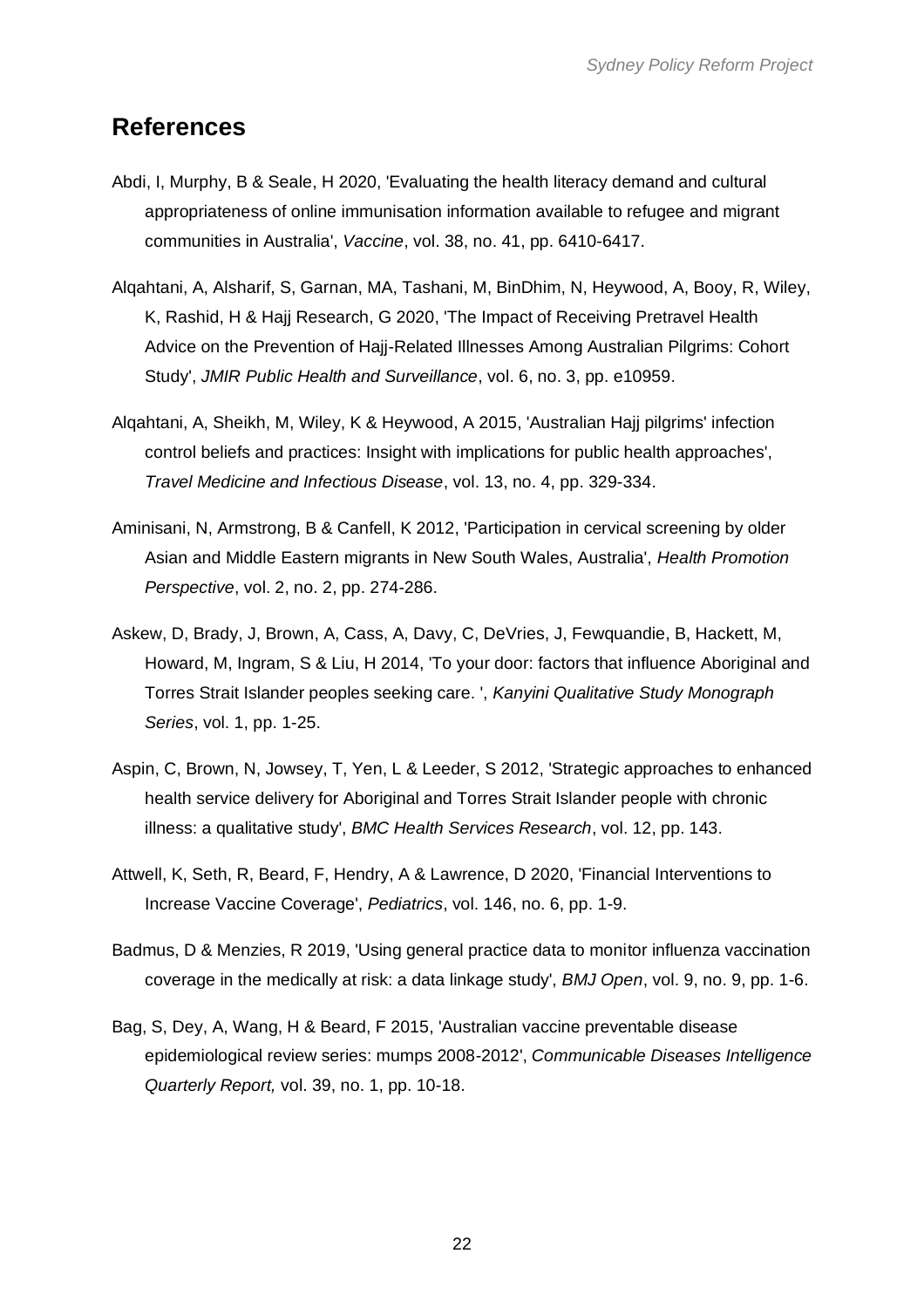- Brieger, D, Edwards, M, Mudgil, P & Whitehall, J 2017, 'Knowledge, attitudes and opinions towards measles and the MMR vaccine across two NSW cohorts', *Australian and New Zealand Journal of Public Health*, vol. 41, no. 6, pp. 641-646.
- Briggs, L, Fronek, P, Quinn, V & Wilde, T 2019, 'Perceptions of influenza and pneumococcal vaccine uptake by older persons in Australia', *Vaccine*, vol. 37, no. 32, pp. 4454-4459.
- Carlson, S, Dey, A & Beard, F 2020, 'An evaluation of the 2016 influenza vaccination in pregnancy campaign in NSW, Australia', *Public Health Research and Practice*, vol. 30, no. 1, pp. 1-9.
- Cashman, P, Allan, N, Clark, K, Butler, M, Massey, P & Durrheim, D 2016, 'Closing the gap in Australian Aboriginal infant immunisation rates -- the development and review of a pre-call strategy', *BMC Public Health*, vol. 16, pp. 1-7.
- Chan, J, Dey, A, Wang, H, Martin, N & Beard, F 2015, 'Australian vaccine preventable disease epidemiological review series: rubella 2008-2012', *Communicable Diseases Intelligence Quarterly Report*, vol. 39, no. 1, pp. 19-26.
- Chiew, M, Dey, A, Martin, N, Wang, H, Davis, S & McIntyre, P 2015, 'Australian vaccine preventable disease epidemiological review series: measles 2000-2011', *Communicable Diseases Intelligence Quarterly Report*, vol. 39, no. 1, pp. 1-9.
- Coghlan, B, Kelly, H, Carlson, S, Grant, K, Leder, K, Dalton, C & Cheng, A 2016, 'Estimates of influenza vaccine coverage from Victorian surveillance systems based in the community, primary care and hospitals', *Communicable Diseases Intelligence Quarterly Report*, vol. 40, no. 2, pp. 204-206.
- Comino, E, Davies, G, Krastev, Y, Haas, M, Christl, B, Furler, J, Raymont, A & Harris, M 2012, 'A systematic review of interventions to enhance access to best practice primary health care for chronic disease management, prevention and episodic care', *BMC Health Services Research*, vol. 12, pp. 415.
- Costa-Pinto, J, Willaby, H, Leask, J, Wood, N, Marshall, H & Danchin, M 2017, 'Vaccine discussions with parents: The experience of Australian paediatricians', *Journal of Paediatrics and Child Health*, vol. 53, no. 9, pp. 855-861.
- Daniel, B & Murrell, D 2021, 'The role of women as past and present advocates for vaccinations: Relevance in the COVID-19 setting', *International Journal of Women's Dermatology*, vol. 7, no. 2, pp. 228-229.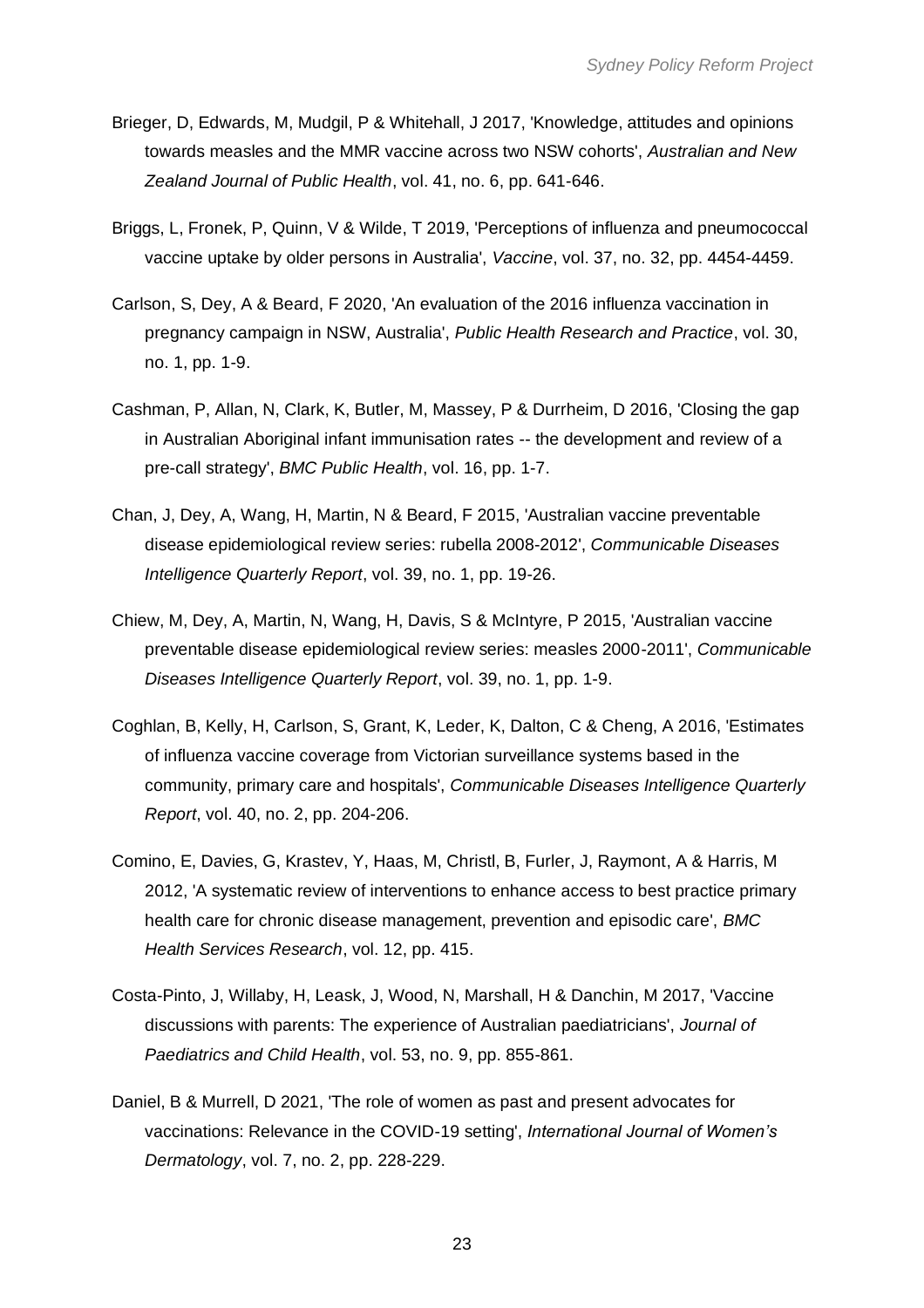- Day, C, Shanahan, M, Wand, H, Topp, L, Haber, P, Rodgers, C, Deacon, R, Walsh, N, Kaldor, J, van Beek, I, Maher, L & Hepatitis Acceptability Group Vaccine Incentives Trial Study Group 2016, 'Development of immunity following financial incentives for hepatitis B vaccination among people who inject drugs: A randomized controlled trial', *Journal of Clinical Virology*, vol. 74, pp. 66-72.
- Dodd, R, Cvejic, E, Bonner, C, Pickles, K, McCaffery, K, Ayre, J, Batcup, C, Copp, T, Cornell, S, Dakin, T, Isautier, J & Nickel, B 2021, 'Willingness to vaccinate against COVID-19 in Australia', *The Lancet Infectious Diseases*, vol. 21, no. 3, pp. 318-319.
- Dubé, E, Laberge, C, Guay, M, Bramadat, P, Roy, R & Bettinger, J 2013, 'Vaccine hesitancy', *Human Vaccines & Immunotherapeutics*, vol. 9, no. 8, pp. 1763-1773.
- Dubé, E, Vivion, M & MacDonald, N 2014, 'Vaccine hesitancy, vaccine refusal and the antivaccine movement: influence, impact and implications', *Expert Review of Vaccines*, vol. 14, no. 1, pp. 99-117.
- Dyda, A, Karki, S, Hayen, A, MacIntyre, C, Menzies, R, Banks, E, Kaldor, J & Liu, B 2016, 'Influenza and pneumococcal vaccination in Australian adults: a systematic review of coverage and factors associated with uptake', *BMC Infectious Diseases*, vol. 16, no. 1, pp. 515.
- Dyda, A, King, C, Dey, A, Leask, J & Dunn, A 2020, 'A systematic review of studies that measure parental vaccine attitudes and beliefs in childhood vaccination', *BMC Public Health*, vol. 20, no. 1, pp. 1-8.
- Faasse, K, Chatman, C & Martin, L 2016, 'A comparison of language use in pro- and antivaccination comments in response to a high profile Facebook post', *Vaccine*, vol. 34, no. 47, pp. 5808-5814.
- Fairley, C, Zou, H, Zhang, L & Chow, E 2017, 'Human papillomavirus vaccination in men who have sex with men - what will be required by 2020 for the same dramatic changes seen in heterosexuals', *Sex Health*, vol. 14, no. 1, pp. 123-125.
- Forbes, T, McMinn, A, Crawford, N, Leask, J & Danchin, M 2015, 'Vaccination uptake by vaccine-hesitant parents attending a specialist immunization clinic in Australia', *Human Vaccines & Immunotherapeutics*, vol. 11, no. 12, pp. 2895-2903.
- Frawley, J, McKenzie, K, Janosi, J, Forssman, B, Sullivan, E & Wiley, K 2021, 'The role of complementary and alternative medicine practitioners in the information-seeking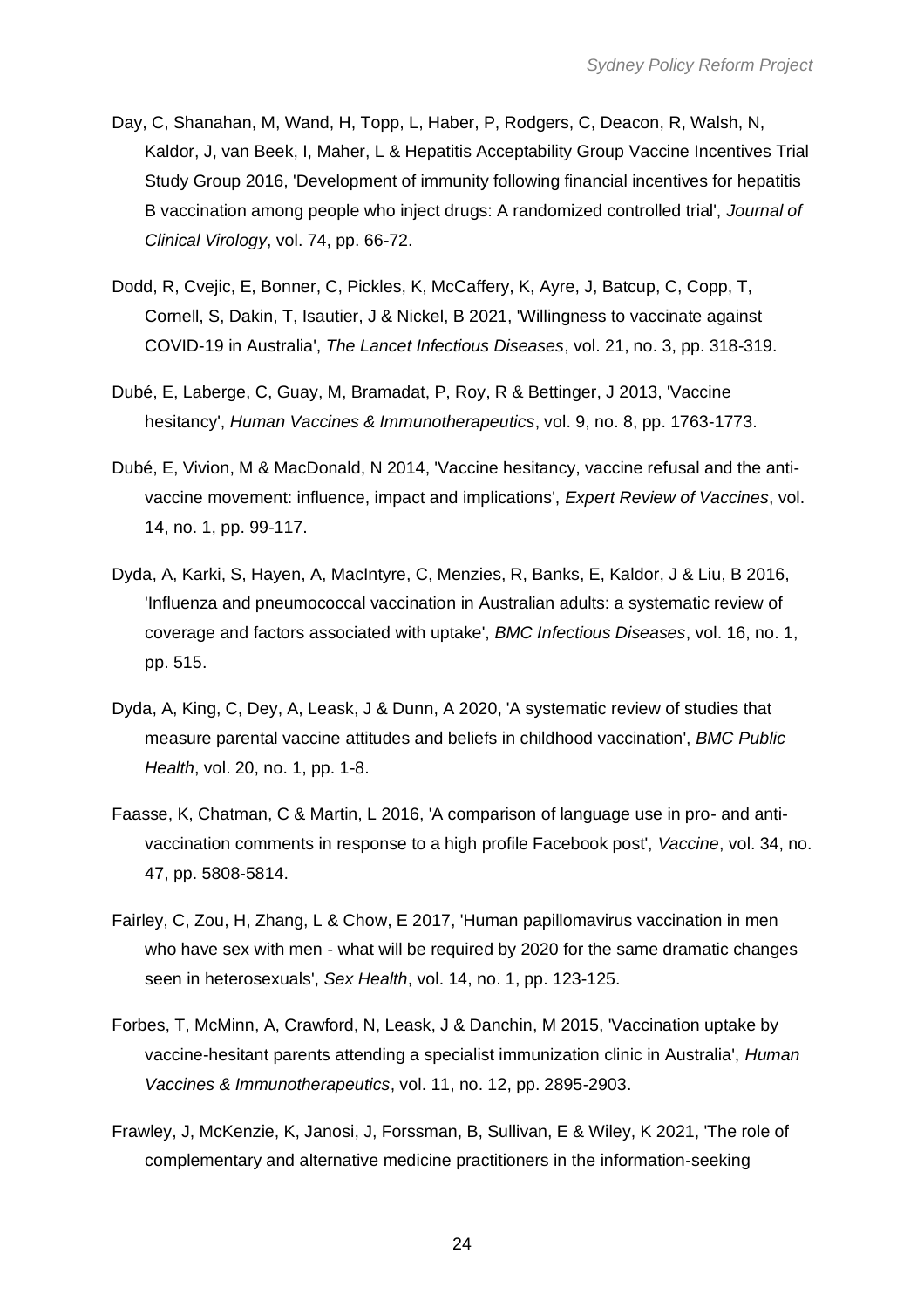pathway of vaccine-hesitant parents in the Blue Mountains area, Australia', *Health and Social Care in the Community*, pp. 1-9.

- Garner, M, Cowled, B, East, I, Moloney, B & Kung, N 2011, 'Evaluating the effectiveness of the response to equine influenza in the Australian outbreak and the potential role of early vaccination', *Australian Veterinary Journal*, vol. 89 Suppl 1, pp. 143-145.
- Graham, S, Guy, R, Cowie, B, Wand, H, Donovan, B, Akre, S & Ward, J 2013, 'Chronic hepatitis B prevalence among Aboriginal and Torres Strait Islander Australians since universal vaccination: a systematic review and meta-analysis', *BMC Infectious Diseases*, vol. 13, pp. 403.
- Hawkes, S & Lewis, D 2014, 'HPV vaccine strategies: equitable and effective?', *Sexually Transmitted Infections,* vol. 90, no. 7, pp. 510-511.
- Helps, C, Leask, J, Barclay, L & Carter, S 2019, 'Understanding non-vaccinating parents' views to inform and improve clinical encounters: a qualitative study in an Australian community', *BMJ Open*, vol. 9, no. 5, pp. 1-13.
- Hendry, A, Beard, F, Dey, A, Meijer, D, Campbell-Lloyd, S, Clark, K, Hull, B & Sheppeard, V 2018, 'Closing the vaccination coverage gap in New South Wales: the Aboriginal Immunisation Healthcare Worker Program', *The Medical Journal of Australia*, vol. 209, no. 1, pp. 24-28.
- Huhtinen, E, Quinn, E, Hess, I, Najjar, Z & Gupta, L 2019, 'Understanding barriers to effective management of influenza outbreaks by residential aged care facilities', *Australasian Journal of Ageing*, vol. 38, no. 1, pp. 60-63.
- Hull, B, Dey, A, Campbell-Lloyd, S, Menzies, R & McIntyre, P 2011, 'NSW annual immunisation coverage report, 2010', *New South Wales Public Health Bulletin*, vol. 22, no. 9-10, pp. 179-195.
- Hull, B, Dey, A, Campbell-Lloyd, S, Menzies, R & McIntyre, P 2012, 'NSW annual immunisation coverage report, 2011', *New South Wales Public Health Bulletin*, vol. 23, no. 9-10, pp. 179-186.
- Hull, B, Dey, A, Beard, F, Menzies, R, Brotherton, J & McIntyre, P 2016, 'Immunisation coverage annual report, 2013', *Communicable Diseases Intelligence Quarterly Report*, vol. 40, no. 1, pp. 146-169.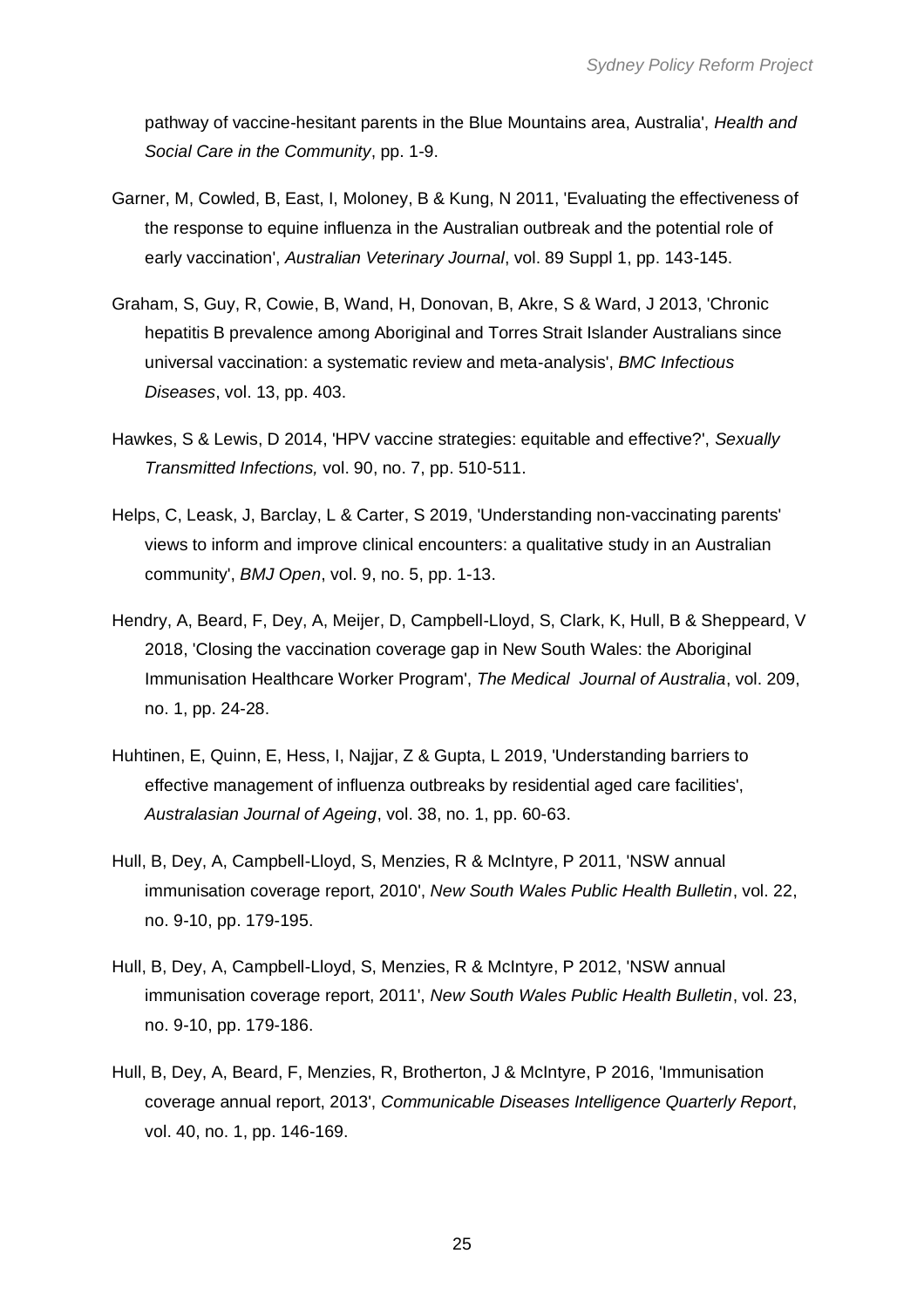- Hull, B, Menzies, R, Macartney, K & McIntyre, P 2013, 'Impact of the introduction of rotavirus vaccine on the timeliness of other scheduled vaccines: the Australian experience', *Vaccine*, vol. 31, no. 15, pp. 1964-1969.
- Isaacs, D 2019, 'Vaccine hesitancy and anti-vaccination movements', *Journal of Paediatrics and Child Health*, vol. 55, no. 11, pp. 1293-1294.
- Itzwerth, R, Moa, A & MacIntyre, C 2018, 'Australia's influenza pandemic preparedness plans: an analysis', *Journal of Public Health Policy*, vol. 39, no. 1, pp. 111-124.
- Newcombe, J, Kaur, R, Wood, N, Seale, H, Palasanthiran, P & Snelling, T 2016, 'Paediatrician beliefs and practices around influenza vaccination', *Journal of Paediatrics and Child Health*, vol. 53, no. 7, pp. 711-714.
- Karki, S, Dyda, A, Newall, A, Heywood, A, MacIntyre, C, McIntyre, P, Banks, E & Liu, B 2016, 'Comparison of influenza vaccination coverage between immigrant and Australian-born adults', *Vaccine*, vol. 34, no. 50, pp. 6388-6395.
- Karras, J, Dube, E, Danchin, M, Kaufman, J & Seale, H 2019, 'A scoping review examining the availability of dialogue-based resources to support healthcare providers engagement with vaccine hesitant individuals', *Vaccine*, vol. 37, no. 44, pp. 6594-6600.
- Kaufman, J, Ryan, R, Betsch, C, Parkhill, A, Shapiro, G, Leask, J, Menning, L, Tugwell, P, Costa, D, Danchin, M, Rada, G & Hill, S 2019, 'Instruments that measure psychosocial factors related to vaccination: a scoping review protocol', *BMJ Open*, vol. 9, no. 12, pp. 1-4.
- Khandaker, G, Beard, F, Dey, A, Coulter, C, Hendry, A & Macartney, K 2017, 'Evaluation of bacille Calmette-Guérin immunisation programs in Australia', *Communicable Diseases Intelligence Quarterly Report,* vol. 41, no. 1, pp. 33-48.
- King, C & Leask, J 2017, 'The impact of a vaccine scare on parental views, trust and information needs: a qualitative study in Sydney, Australia', *BMC Public Health*, vol. 17, no. 1, pp. 106.
- Kovitwanichkanont, T 2017, 'Public health measures for pertussis prevention and control', *Australian and New Zealand Journal of Public Health*, vol. 41, no. 6, pp. 557-560.
- Kpozehouen, E, Heywood, A, Kay, M, Smith, M, Paudel, P, Sheikh, M & MacIntyre, C 2016, 'Improving access to immunisation for migrants and refugees: recommendations from a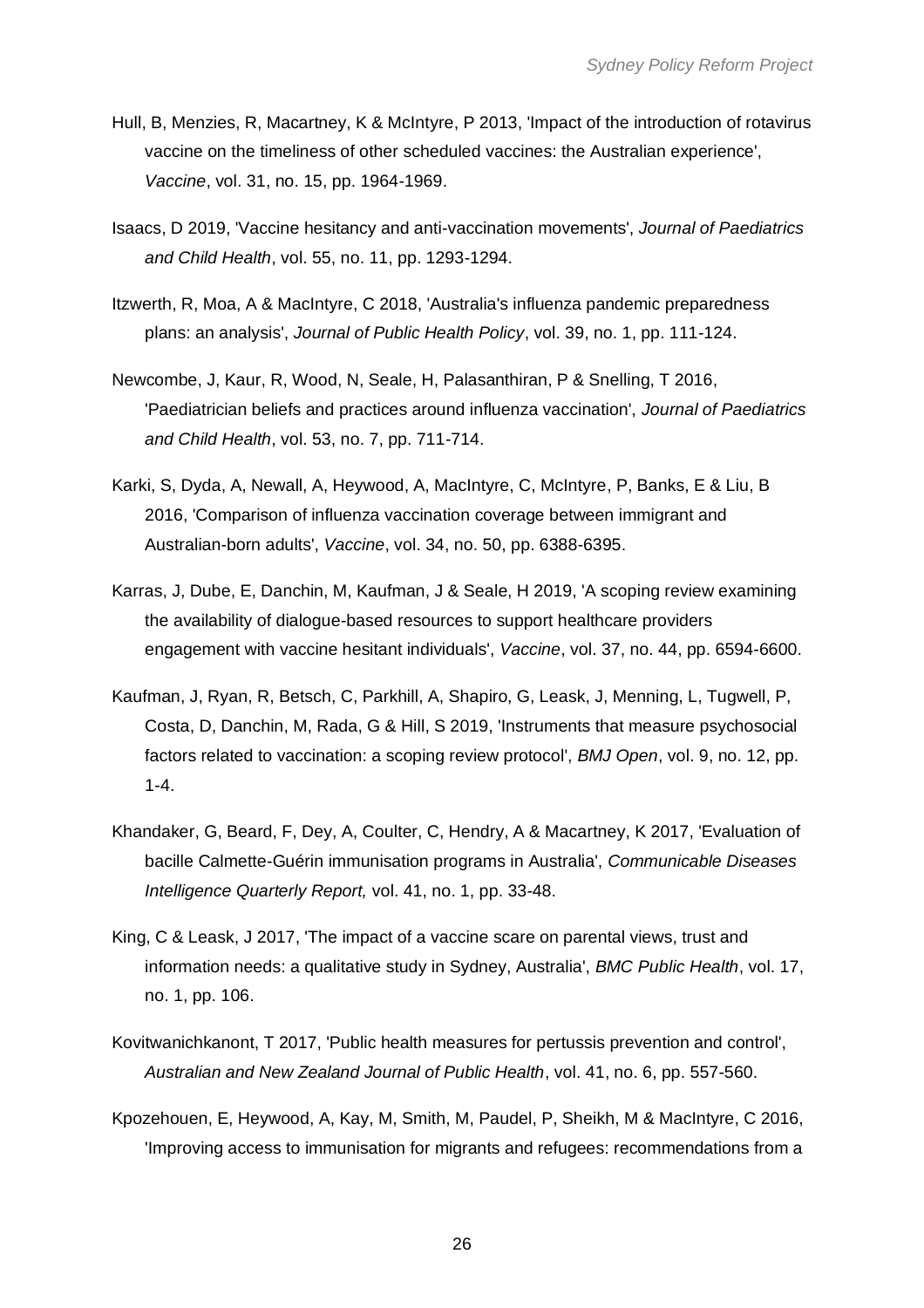stakeholder workshop', *Australian and New Zealand Journal of Public Health*, vol. 41, no. 2, pp. 118-120.

- Lai, E, Tan, H, Kunasekaran, M, Chughtai, A, Trent, M, Poulos, C & MacIntyre, C 2020, 'Influenza vaccine coverage and predictors of vaccination among aged care workers in Sydney Australia', *Vaccine*, vol. 38, no. 8, pp. 1968-1974.
- Lau, A, Sintchenko, V, Crimmins, J, Magrabi, F, Gallego, B & Coiera, E 2012, 'Protocol for a randomised controlled trial examining the impact of a web-based personally controlled health management system on the uptake of influenza vaccination rates', *BMC Health Services Research* vol. 12, pp. 86.
- Larson, H, Jarrett, C, Eckersberger, E, Smith, D & Paterson, P 2014, 'Understanding vaccine hesitancy around vaccines and vaccination from a global perspective: A systematic review of published literature, 2007–2012', *Vaccine*, vol. 32, no. 19, pp. 2150-2159.
- Laurence, A, Lewis, P, Gately, C & Dixon, A 2016, 'Influenza and pneumococcal vaccination: do older people know if they have been vaccinated?', *Australian and New Zealand Journal of Public Health*, vol. 40, no. 3, pp. 279-280.
- Leask, J 2011, 'Target the fence-sitters', *Nature*, vol. 473, no. 7348, pp. 443-445.
- Leask, J & Danchin, M 2017, 'Imposing penalties for vaccine rejection requires strong scrutiny', *Journal of Paediatrics and Child Health,* vol. 53, no. 5, pp. 439-444.
- Leask, J, Quinn, H, Macartney, K, Trent, M, Massey, P, Carr, C & Turahui, J 2008, 'Immunisation attitudes, knowledge and practices of health professionals in regional NSW', *Australian and New Zealand Journal of Public Health*, vol. 32, no. 3, pp. 224-229.
- Leask, J, Willaby, H & Kaufman, J 2014, 'The big picture in addressing vaccine hesitancy', *Human Vaccines & Immunotherapeutics*, vol. 10, no. 9, pp. 2600-2602.
- Lefevere, E, Hens, N, De Smet, F & Beutels, P 2016, 'The impact of non-financial and financial encouragements on participation in non school-based human papillomavirus vaccination: a retrospective cohort study', *The European Journal of Health Economics,* vol. 17, no. 3, pp. 305-315.
- Li-Kim-Moy, J, Yin, J, Patel, C, Beard, F, Chiu, C, Macartney, K & McIntyre, P 2016, 'Australian vaccine preventable disease epidemiological review series: Influenza 2006 to 2015', *Communicable Diseases Intelligence Quarterly Report*, vol. 40, no. 4, pp. 482- 495.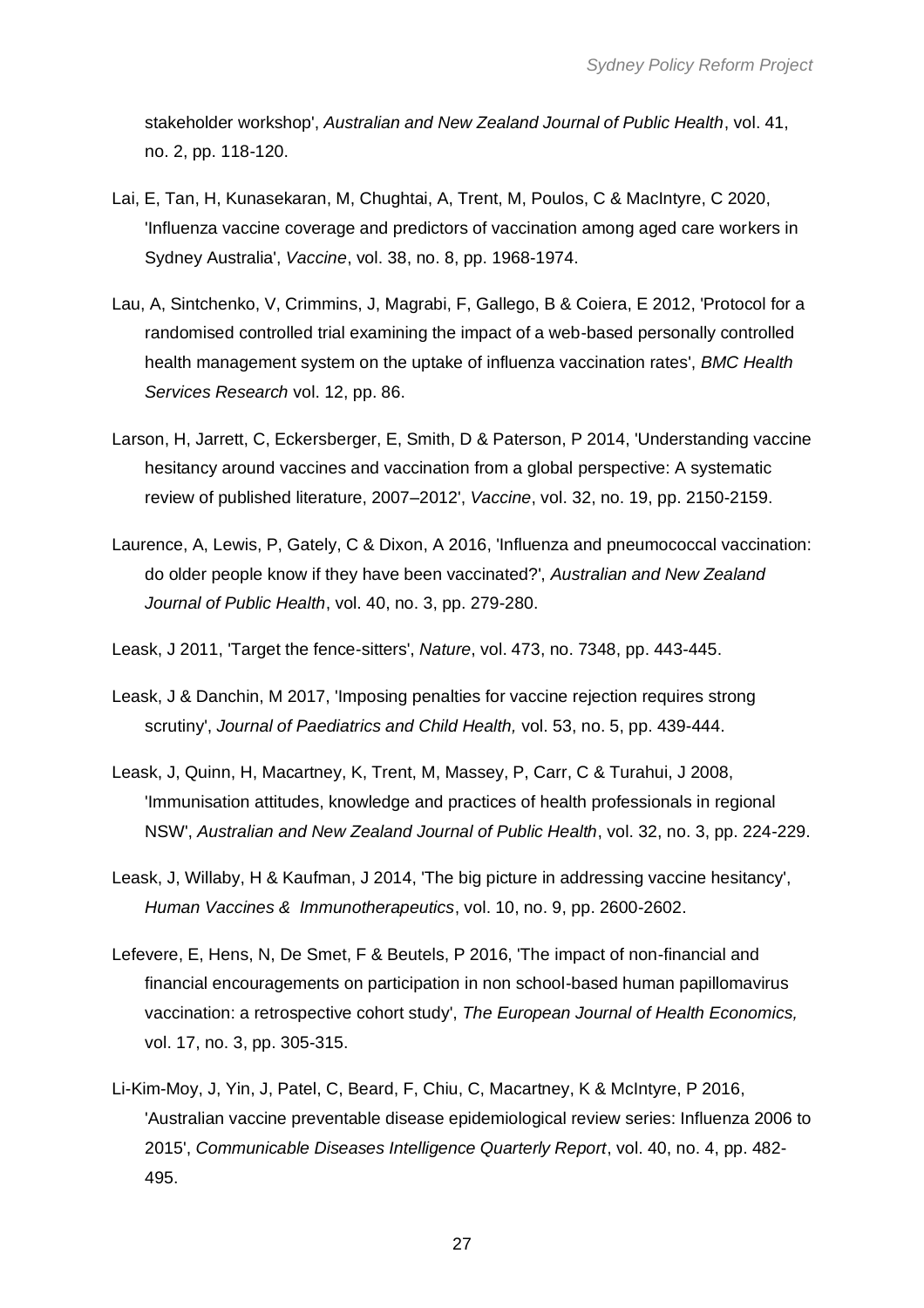- Lim, Y & Seale, H 2014, 'Examining the views of key stakeholders regarding the provision of occupational influenza vaccination for healthcare workers in Australia', *Vaccine*, vol. 32, no. 5, pp. 606-610.
- MacIntyre, C, Menzies, R, Kpozehouen, E, Chapman, M, Travaglia, J, Woodward, M, Jackson Pulver, L, Poulos, C, Gronow, D & Adair, T 2016, 'Equity in disease prevention: Vaccines for the older adults - a national workshop, Australia 2014', *Vaccine*, vol. 34, no. 46, pp. 5463-5469.
- MacIntyre, C, Kpozehouen, E, Kunasekaran, M, Harriman, K, Conaty, S, Rosewell, A, Druce, J, Martin, N, Heywood, A, Gidding, H, Wood, J & Nicholl, S 2018, 'Measles control in Australia - threats, opportunities and future needs', *Vaccine*, vol. 36, no. 30, pp. 4393-4398.
- Maher, L, Dawson, A, Wiley, K, Hope, K, Torvaldsen, S, Lawrence, G & Conaty, S 2014, 'Influenza vaccination during pregnancy: a qualitative study of the knowledge, attitudes, beliefs, and practices of general practitioners in Central and South-Western Sydney', *BMC Family Practice*, vol. 15, pp. 102.
- Maher, L, Hope, K, Torvaldsen, S, Lawrence, G, Dawson, A, Wiley, K, Thomson, D, Hayen, A & Conaty, S 2013, 'Influenza vaccination during pregnancy: coverage rates and influencing factors in two urban districts in Sydney', *Vaccine*, vol. 31, no. 47, pp. 5557- 5564.
- Mahimbo, A, Seale, H & Heywood, A 2017, 'Immunisation for refugees in Australia: a policy review and analysis across all States and Territories', *Australian and New Zealand Journal of Public Health*, vol. 41, no. 6, pp. 635-640.
- Mahimbo, A, Seale, H, Smith, M & Heywood, A 2017, 'Challenges in immunisation service delivery for refugees in Australia: A health system perspective', *Vaccine*, vol. 35, no. 38, pp. 5148-5155.
- McBain-Rigg, KE & Veitch, C 2011, 'Cultural barriers to health care for Aboriginal and Torres Strait Islanders in Mount Isa', *Australian Journal of Rural Health*, vol. 19, no. 2, pp. 70- 74.
- McFadden, K & Seale, H 2021, 'A review of hospital-based interventions to improve inpatient influenza vaccination uptake for high-risk adults', *Vaccine*, vol. 39, no. 4, pp. 658-666.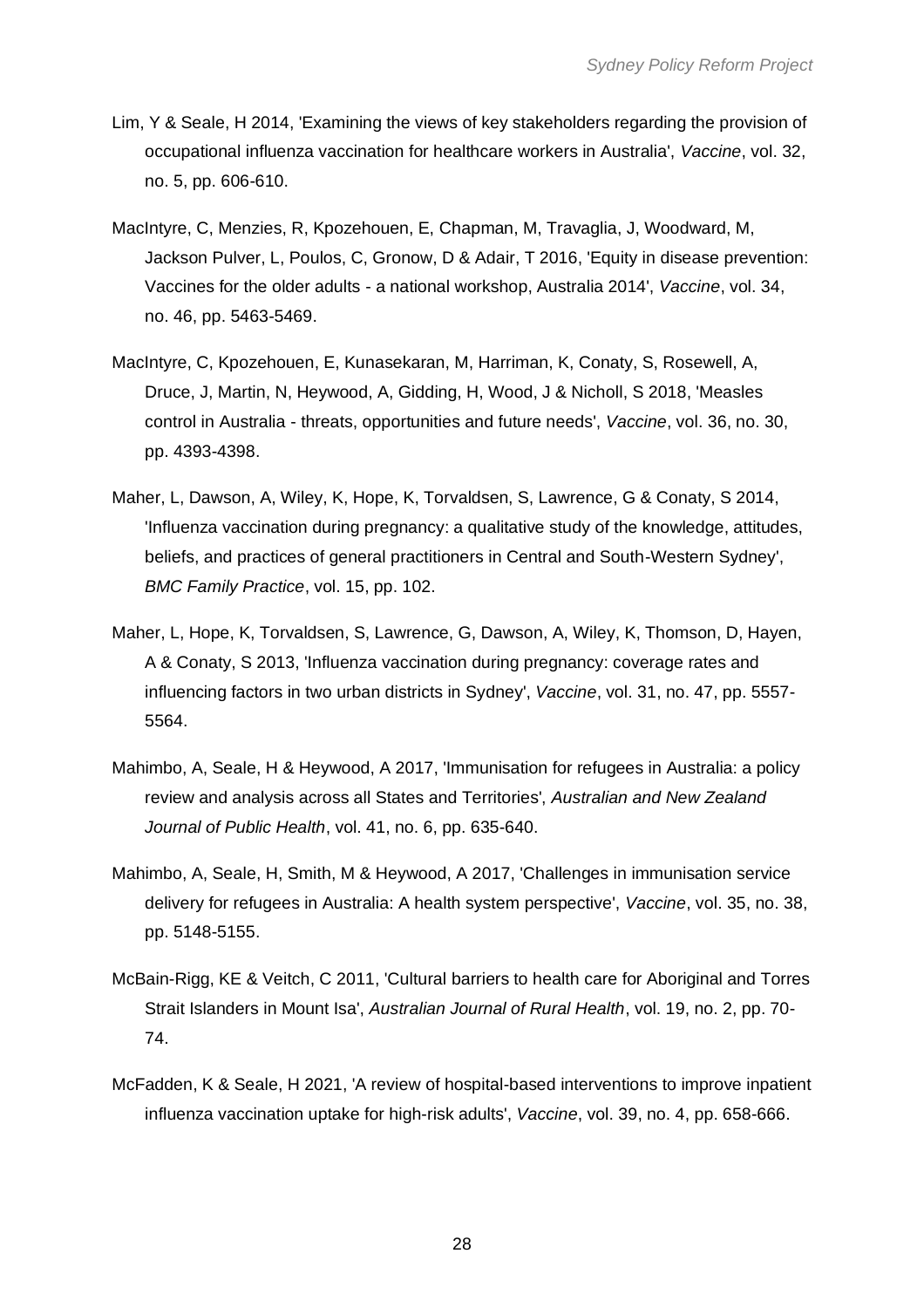- McHugh, L, Crooks, K, Creighton, A, Binks, M & Andrews, R 2020, 'Safety, equity and monitoring: a review of the gaps in maternal vaccination strategies for Aboriginal and Torres Strait Islander women', *Human Vaccines & Immunotherapeutics*, vol. 16, no. 2, pp. 371-376.
- McIver, R, Dyda, A, McNulty, A, Knight, V, Wand, H & Guy, R 2015, 'Text message reminders do not improve hepatitis B vaccination rates in an Australian sexual health setting', *Journal of the American Medical Informatics Association*, vol. 23, no. e1, pp. 88- 92.
- Menzies, R, Aqel, J, Abdi, I, Joseph, T, Seale, H & Nathan, S 2020, 'Why is influenza vaccine uptake so low among Aboriginal adults?', *Australian and New Zealand Journal of Public Health*, vol. 44, no. 4, pp. 279-283.
- Menzies, R, Heron, L, Lampard, J, McMillan, M, Joseph, T, Chan, J, Storken, A & Marshall, H 2020, 'A randomised controlled trial of SMS messaging and calendar reminders to improve vaccination timeliness in infants', *Vaccine*, vol. 38, no. 15, pp. 3137-3142.
- Menzies, R, Leask, J, Royle, J & MacIntyre, C 2017, 'Vaccine myopia: adult vaccination also needs attention', *The Medical Journal of Australia*, vol. 206, no. 6, pp. 238-239.
- Miles, T, Granger, L & Gately, C 2019, 'Improving the accuracy of ACIR data and increasing vaccination rates', *Communicable Diseases Intelligence*, vol. 43, pp. 1-15.
- Milledge, J, Cooper, C & Woolfenden, S 2003, 'Barriers to immunization: Attitudes of general practitioners to varicella, the disease and its vaccine', *Journal of Paediatrics and Child Health*, vol. 39, no. 5, pp. 368-371.
- Moore, H, Fathima, P, Gidding, H, de Klerk, N, Liu, B, Sheppeard, V, Effler, P, Snelling, T, McIntyre, P, Blyth, C & ACIR Linkage Investigator Group 2018, 'Assessment of on-time vaccination coverage in population subgroups: A record linkage cohort study', *Vaccine*, vol. 36, no. 28, pp. 4062-4069.
- Moran, A, Agaliotis, M & Seale, H 2019, 'The views of key stakeholders around mandatory influenza vaccination of hospital and aged care staff: Examining the current climate in Australia', *Vaccine*, vol. 37, no. 5, pp. 705-710.
- Najjar, Z, Pritchard-Jones, J, Liaw, S & Gupta, L 2017, 'Barriers to optimal screening and vaccination of hepatitis B contacts: a survey of general practitioners in NSW, Australia', *Public Health Research and Practice*, vol. 27, no. 5, pp. 1-3.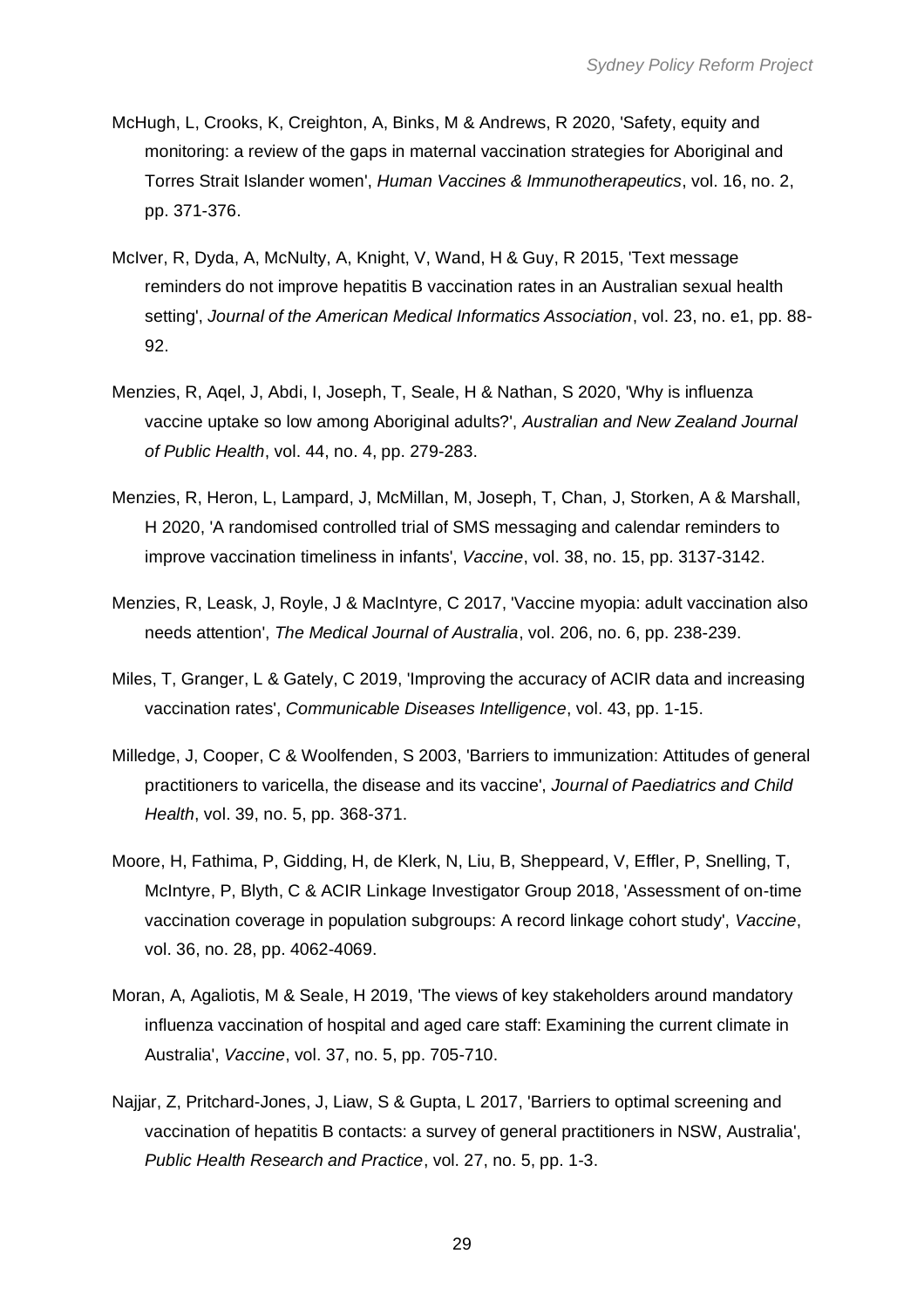- Newall, A, Reyes, J, Wood, J, McIntyre, P, Menzies, R & Beutels, P 2014, 'Economic evaluations of implemented vaccination programmes: key methodological challenges in retrospective analyses', *Vaccine*, vol. 32, no. 7, pp. 759-765.
- Nicholl, S, Seale, H, Saul, N & Campbell-Lloyd, S 2018, 'The importance of involving midwives before and during the implementation of an antenatal pertussis vaccination program in New South Wales, Australia', *Women and Birth*, vol. 31, no. 6, pp. 463-468.
- Nicholl, S, Seale, H, Sheppeard, V & Campbell-Lloyd, S 2016, 'Measles prevention in adolescents: lessons learnt from implementing a high school catch-up vaccination programme in New South Wales, Australia, 2014-2015', *Western Pacific Surveillance and Response Journal,* vol. 7, no. 3, pp. 29-35.
- Nickel, B, Dodd, R, Turner, R, Waller, J, Marlow, L, Zimet, G, Ostini, R & McCaffery, K 2017, 'Factors associated with the human papillomavirus (HPV) vaccination across three countries following vaccination introduction', *Preventive Medicine Reports,* vol. 8, pp. 169-176.
- O'Grady, K, Dunbar, M, Medlin, L, Hall, K, Toombs, M, Meiklejohn, J, McHugh, L, Massey, P, Creighton, A & Andrews, R 2015, 'Uptake of influenza vaccination in pregnancy amongst Australian Aboriginal and Torres Strait Islander women: a mixed-methods pilot study', *BMC Research Notes*, vol. 8, pp. 169.
- O'Sullivan, B, Leader, J, Couch, D & Purnell, J 2020, 'Rural pandemic preparedness: The risk, resilience and response required of primary healthcare', *Risk Management and Healthcare Policy*, vol. 13, pp. 1187-1194.
- Paget, J, Caini, S, Cowling, B, Esposito, S, Falsey, A, Gentile, A, Kyncl, J, MacIntyre, C, Pitman, R & Lina, B 2020, 'The impact of influenza vaccination on the COVID-19 pandemic? Evidence and lessons for public health policies', *Vaccine*, vol. 38, no. 42, pp. 6485-6486.
- Pennings, S & Symons, X 2021, 'Persuasion, not coercion or incentivisation, is the best means of promoting COVID-19 vaccination', *Journal of Medical Ethics*, pp. 1-3.
- Pickles, K, Cvejic, E, Nickel, B, Copp, T, Bonner, C, Leask, J, Ayre, J, Batcup, C, Cornell, S, Dakin, T, Dodd, R, Isautier, J & McCaffery, K 2021, 'COVID-19 Misinformation Trends in Australia: Prospective Longitudinal National Survey', *Journal of Medical Internet Research*, vol. 23, no. 1, pp. 1-14.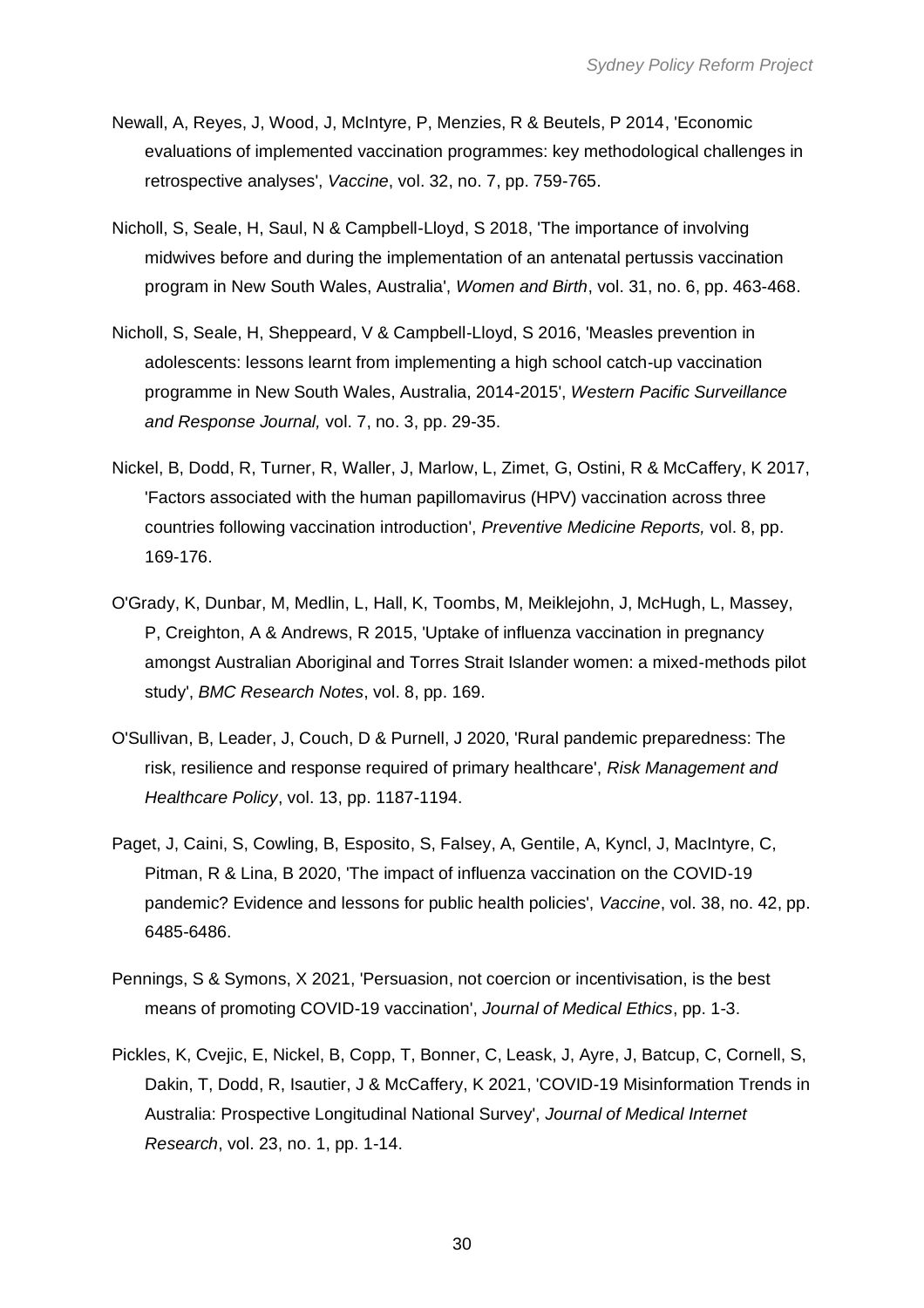- Pillsbury, A, Quinn, H & McIntyre, P 2014, 'Australian vaccine preventable disease epidemiological review series: pertussis, 2006-2012', *Communicable Diseases Intelligence Quarterly Report*, vol. 38, no. 3, pp. 179-194.
- Quinn, E, Donovan, B & Sheppeard, V 2012, 'Bug breakfast in the bulletin: the early impact of the national HPV vaccination program', *New South Wales Public Health Bulletin,* vol. 23, no. 9-10, pp. 208.
- PRISMA 2021, Transparent Reporting of Systematic Review and Meta-analyses, viewed 2 April 2021, http://www.prisma-statement.org/.
- Rae, M & Kerridge, I 2011, 'Vaccines--but not as we know them: an ethical evaluation of HPV vaccination policy in Australia', *Australian and New Zealand Journal of Public Health*, vol. 35, no. 2, pp. 176-179.
- Rashid, H, Dey, A, Manocha, R, Tashani, M, Macartney, K & Beard, F 2020, 'Australia's national zoster vaccination program: Knowledge, attitudes and behaviour of general practitioners', *Communicable Diseases Intelligence,* vol. 44, pp. 1-8.
- Rashid, H, Yin, J, Ward, K, King, C, Seale, H & Booy, R 2016, 'Assessing Interventions To Improve Influenza Vaccine Uptake Among Health Care Workers', *Health Affairs*, vol. 35, no. 2, pp. 284-292.
- Ridda, I, Gao, Z & Macintyre, C 2014, 'Attitudes, knowledge and perceptions towards whooping cough and pertussis vaccine in hospitalized adults', *Vaccine*, vol. 32, no. 9, pp. 1107-1112.
- Ridda, I, Yin, J, King, C, Raina MacIntyre, C & McIntyre, P 2012, 'The importance of pertussis in older adults: a growing case for reviewing vaccination strategy in the elderly', *Vaccine*, vol. 30, no. 48, pp. 6745-6752.
- Rhodes, A, Hoq, M, Measey, M & Danchin, M 2020, 'Intention to vaccinate against COVID-19 in Australia', *The Lancet Infectious Diseases*, pp. 100.
- Robbins, S, Pang, C & Leask, J 2011, 'Australian newspaper coverage of human papillomavirus vaccination, October 2006-December 2009', *Journal of Health Communication*, vol. 17, no. 2, pp. 149-159.
- Rosewell, A, Spokes, PJ & Gilmour, R 2012, 'NSW Annual vaccine-preventable disease report, 2011', *New South Wales Public Health Bulletin*, vol. 23, no. 9-10, pp. 171-178.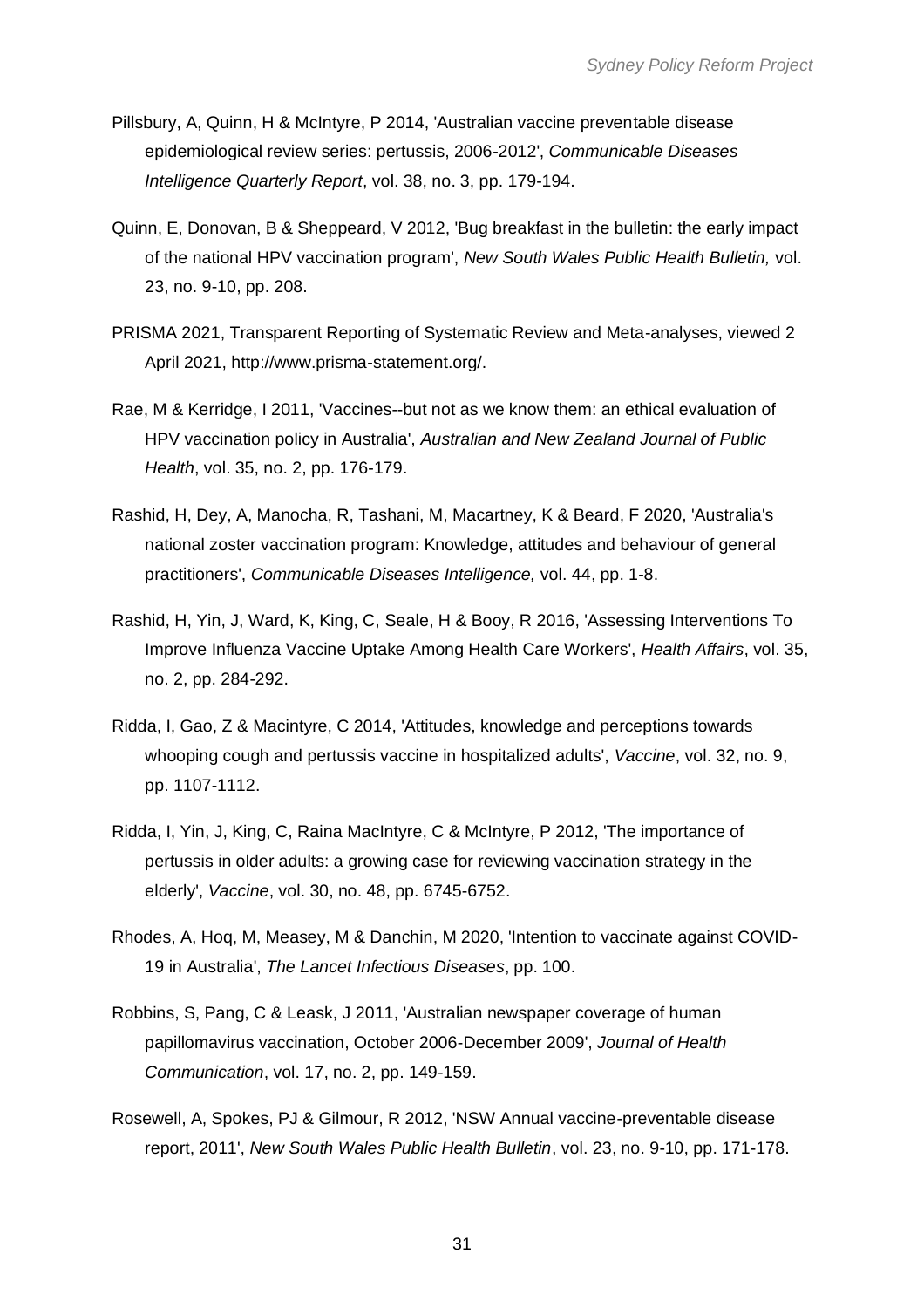- Rosewell, A, Spokes, P & Gilmour, R 2014, 'New South Wales annual vaccine-preventable disease report, 2012', *Western Pacific Surveillance and Response Journal*, vol. 5, no. 2, pp. 15-22.
- Rosewell, A, Spokes, P & Gilmour, R 2015, 'New South Wales annual vaccine-preventable disease report, 2013', *Western Pacific Surveillance and Response Journal* vol. 6, no. 2, pp. 37-44.
- Royle, J & Lambert, S 2015, 'Fifty years of immunisation in Australia (1964-2014): the increasing opportunity to prevent diseases', *Journal of Paediatrics and Child Health*, vol. 51, no. 1, pp. 16-20.
- Salmon, D, MacIntyre, C & Omer, S 2015, 'Making mandatory vaccination truly compulsory: well intentioned but ill conceived', *The Lancet Infectious Diseases*, vol. 15, no. 8, pp. 872-873.
- Seale, H, Heywood, A, Leask, J, Sheel, M, Durrheim, D, Bolsewicz, K & Kaur, R 2021, 'Examining Australian public perceptions and behaviors towards a future COVID-19 vaccine', *BMC Infectious Diseases*, vol. 21, no. 1, pp. 120.
- Seale, H, Kaur, R, Lajoie, K, Dixon, J & Gallard, J 2016, 'Examining the role of a decision aid in reducing decisional conflict amongst hospital healthcare workers towards receiving the influenza vaccine', *BMC Health Services Research*, vol. 16, pp. 84.
- Seale, H, Kaur, R & MacIntyre, CR 2012, 'Understanding Australian healthcare workers' uptake of influenza vaccination: examination of public hospital policies and procedures', *BMC Health Services Research*, vol. 12, pp. 325.
- Seale, H, Kaur, R, Mahimbo, A, MacIntyre, C, Zwar, N, Smith, M, Worth, H & Heywood, A 2016, 'Improving the uptake of pre-travel health advice amongst migrant Australians: exploring the attitudes of primary care providers and migrant community groups', *BMC Infectious Diseases*, vol. 16, pp. 213.
- Seale, H, Leask, J & Macintyre, C 2011, 'Awareness, attitudes and behavior of hospital healthcare workers towards a mandatory vaccination directive: Two years on', *Vaccine*, vol. 29, no. 21, pp. 3734-3737.
- Seale, H & Macintyre, C 2011, 'Seasonal influenza vaccination in Australian hospital health care workers: a review', *The Medical Journal of Australia*, vol. 195, no. 6, pp. 336-338.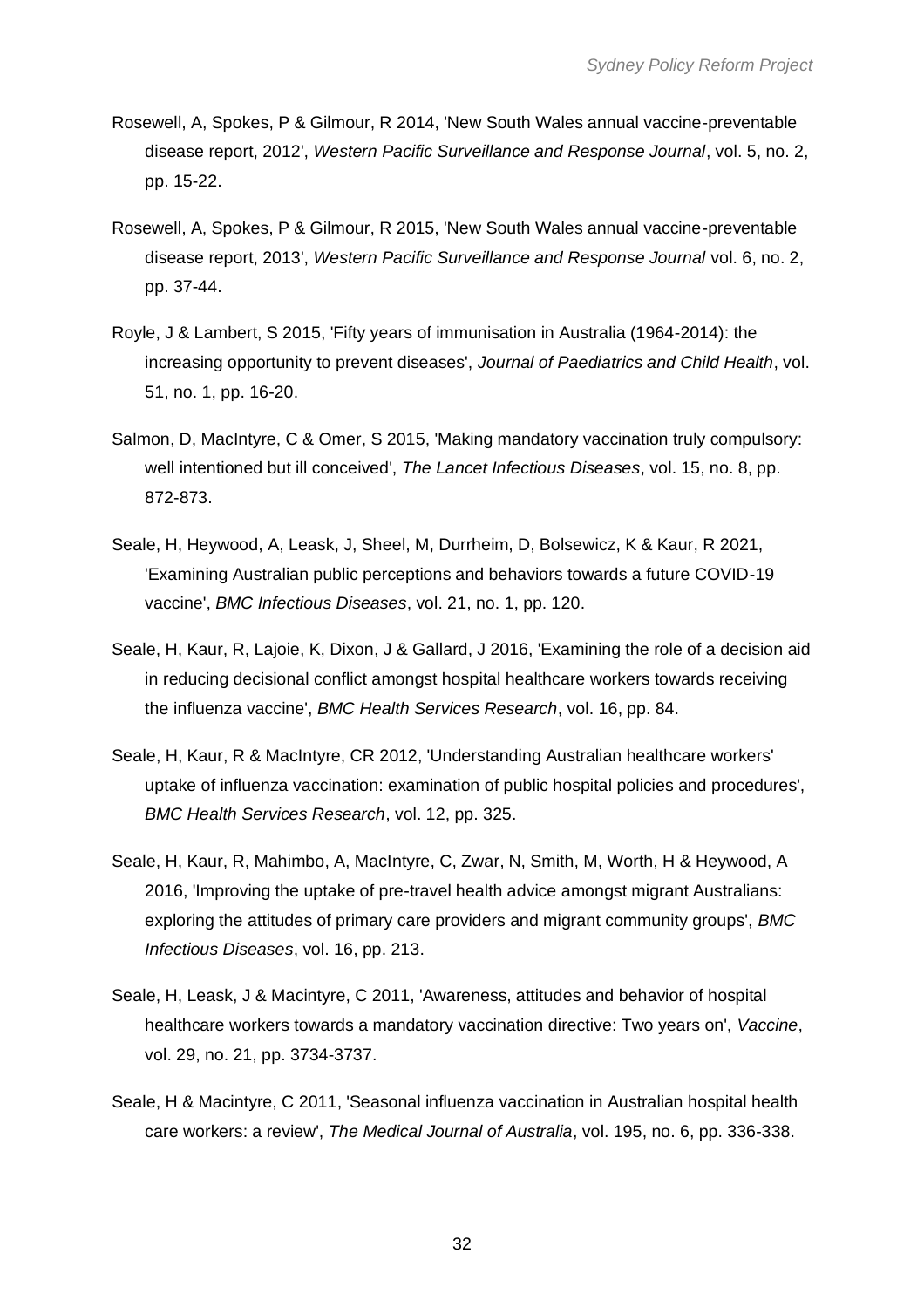- Sellens, E, Norris, J, Dhand, N, Heller, J, Hayes, L, Gidding, H, Willaby, H, Wood, N & Bosward, K 2016, 'Q Fever Knowledge, Attitudes and Vaccination Status of Australia's Veterinary Workforce in 2014', *PLOS One*, vol. 11, no. 1, pp. 1-18.
- Shapiro, G, Surian, D, Dunn, A, Perry, R & Kelaher, M 2017, 'Comparing human papillomavirus vaccine concerns on Twitter: a cross-sectional study of users in Australia, Canada and the UK', *British Medical Journal Open*, vol. 7, no. 10, pp. 1-10.
- Spokes, P & Gilmour, R 2011, 'NSW annual vaccine-preventable disease report, 2010', *New South Wales Public Health Bulletin*, vol. 22, no. 9-10, pp. 171-178.
- Staples, C, Butler, M, Nguyen, J, Durrheim, D, Cashman, P & Brotherton, J 2016, 'Opportunities to increase rates of human papillomavirus vaccination in the New South Wales school program through enhanced catch-up', *Sexual Health*, vol. 13, no. 6, pp. 536-539.
- Staples, C, Butler, M, Nguyen, J, Durrheim, D, Cashman, P & Brotherton, J 2016, 'Opportunities to increase rates of human papillomavirus vaccination in the New South Wales school program through enhanced catch‐up', *Sexual Health*, vol. 13, no. 6, pp. 536-539.
- Surian, D, Nguyen, D, Kennedy, G, Johnson, M, Coiera, E & Dunn, A 2016, 'Characterizing Twitter Discussions About HPV Vaccines Using Topic Modeling and Community Detection', *Journal of Medical Internet Research,* vol. 18, no. 8, pp. 1-12.
- Tan, H, Lai, E, Kunasekaran, M, Chughtai, A, Trent, M, Poulos, C & MacIntyre, C 2019, 'Prevalence and predictors of influenza vaccination among residents of long-term care facilities', *Vaccine*, vol. 37, no. 43, pp. 6329-6335.
- Thomas, S, Cashman, P, Islam, F, Baker, L, Clark, K, Leask, J, Butler, R & Durrheim, DN 2018, 'Tailoring immunisation service delivery in a disadvantaged community in Australia; views of health providers and parents', *Vaccine*, vol. 36, no. 19, pp. 2596- 2603.
- Topp, L, Day, CA, Wand, H, Deacon, RM, van Beek, I, Haber, PS, Shanahan, M, Rodgers, C, Maher, L, Hepatitis, A & Vaccine Incentives Trial Study, G 2013, 'A randomised controlled trial of financial incentives to increase hepatitis B vaccination completion among people who inject drugs in Australia', *Preventive Medicines*, vol. 57, no. 4, pp. 297-303.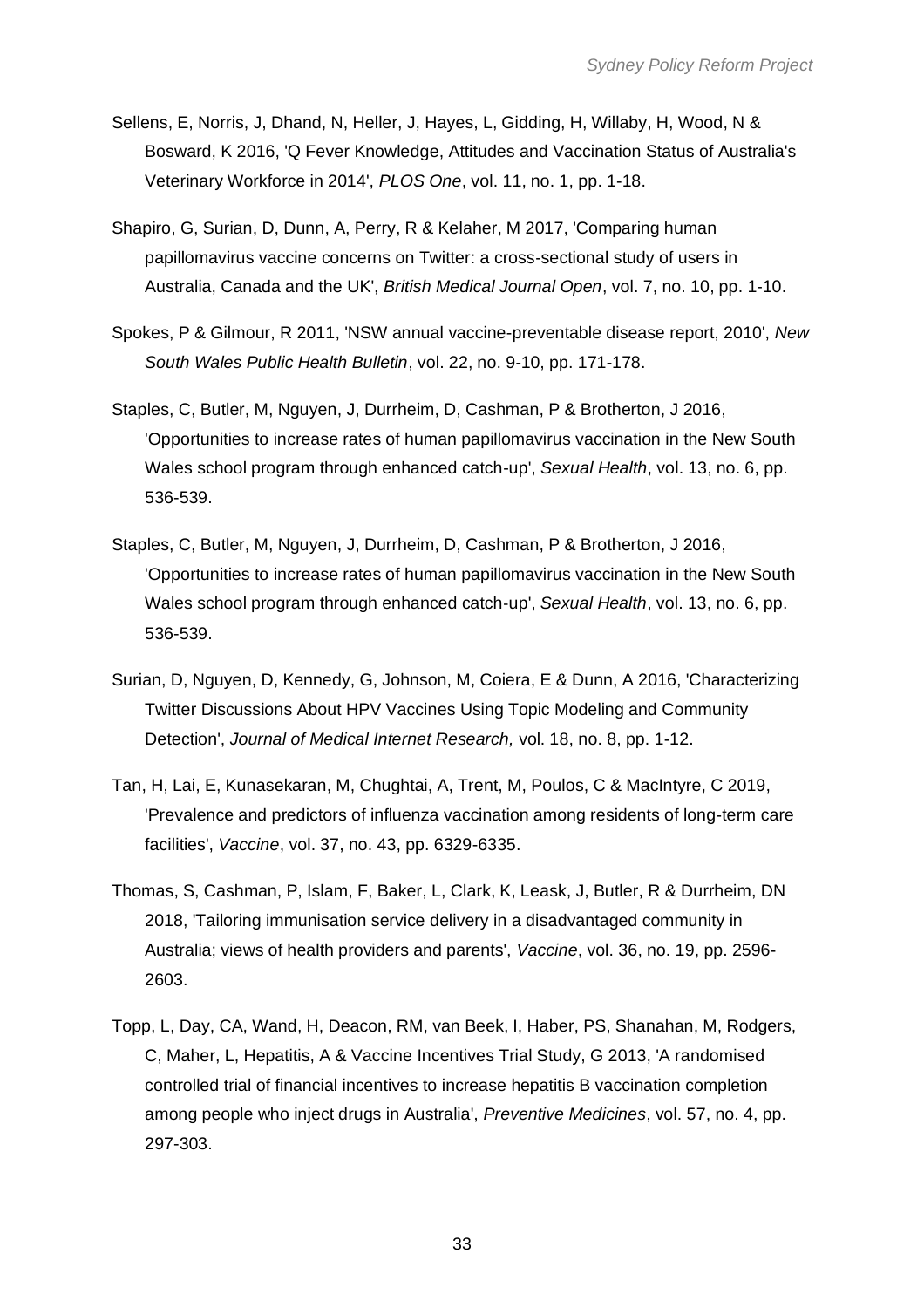- Trent, MJ & MacIntyre, CR 2020, 'Response to comment on: Parental opinions towards the "No Jab, No Pay" policy in Australia', *Vaccine*, vol. 38, no. 33, pp. 5090.
- Trent, M, Salmon, D & MacIntyre, C 2021, 'Pharmacy, workplace or primary care? Where Australian adults get their influenza vaccines', *Australia and New Zealand Journal of Public Health*, pp. 1-6.
- Trent, M, Salmon, D & MacIntyre, C 2021, 'Using the health belief model to identify barriers to seasonal influenza vaccination among Australian adults in 2019', *Influenza and Other Respiratory Viruses*, pp. 1-10.
- Trent, M, Zhang, E, Chughtai, A & MacIntyre, C 2019, 'Parental opinions towards the "No Jab, No Pay" policy in Australia', *Vaccine*, vol. 37, no. 36, pp. 5250-5256.
- Walker, L, Newall, A & Heywood, A 2016, 'Knowledge, attitudes and practices of Australian medical students towards influenza vaccination', *Vaccine*, vol. 34, no. 50, pp. 6193- 6199.
- Ward, K, Seale, H, Zwar, N, Leask, J & Macintyre, CR 2011, 'Annual influenza vaccination: coverage and attitudes of primary care staff in Australia', *Influenza and Other Respiratory Viruses*, vol. 5, no. 2, pp. 135-141.
- Ward, K, Trent, M, Hull, B, Quinn, H, Dey, A & Menzies, R 2015, 'Evaluating the implementation of the 13-valent pneumococcal vaccine supplementary dose program in Australian primary health care settings', *BMC Health Services Research*, vol. 15, pp. 109.
- Ward, P, Attwell, K, Meyer, S, Rokkas, P & Leask, J 2017, 'Understanding the perceived logic of care by vaccine-hesitant and vaccine-refusing parents: A qualitative study in Australia', *PLOS One*, vol. 12, no. 10, pp. 1-15.
- Watson, M, Lynch, J, D'Onise, K & Brotherton, J 2014, 'Barriers to better three-dose coverage with HPV vaccination in school-based programs', *Australia and New Zealand Journal of Public Health*, vol. 38, no. 1, pp. 91-92.
- Way, A, Durrheim, D, Vally, H & Massey, P 2012, 'Missed immunisation opportunities in emergency departments in northern New South Wales, Australia', *Journal of Paediatrics and Child Health*, vol. 48, no. 1, pp. 66-70.
- Webster, F, Gidding, H, Matthews, V, Taylor, R & Menzies, R 2019, 'What isn't measured isn't done - eight years with no progress in Aboriginal and Torres Strait Islander adult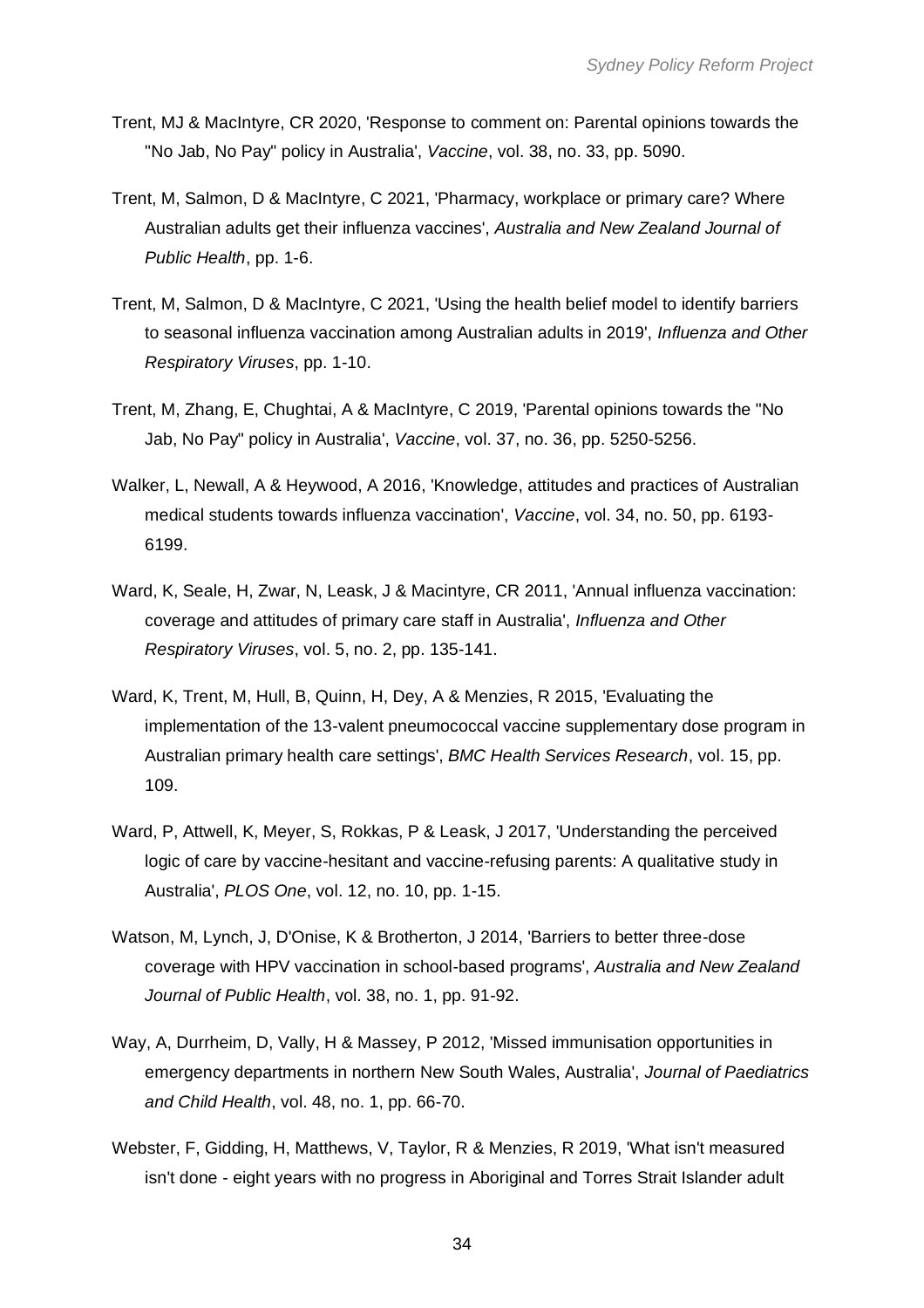influenza and pneumococcal vaccination', *Australia and New Zealand Journal of Public Health*, vol. 43, no. 6, pp. 558-562.

- Wijayanti, K, Schutze, H, MacPhail, C & Braunack-Mayer, A 2021, 'Parents' knowledge, beliefs, acceptance and uptake of the HPV vaccine in members of The Association of Southeast Asian Nations (ASEAN): A systematic review of quantitative and qualitative studies', *Vaccine*, vol. 39, no. 17, pp. 2335-2343.
- Wiley, K, Cooper, S, Wood, N & Leask, J 2015, 'Understanding pregnant women's attitudes and behavior toward influenza and pertussis vaccination', *Qualitative Health Research*, vol. 25, no. 3, pp. 360-370.
- Wiley, K, Massey, P, Cooper, S, Wood, N, Ho, J, Quinn, H & Leask, J 2013, 'Uptake of influenza vaccine by pregnant women: a cross-sectional survey', *The Medical Journal of Australia,* vol. 198, no. 7, pp. 373-375.
- Wiley, K, Massey, P, Cooper, S, Wood, N, Quinn, H & Leask, J 2013, 'Pregnant women's intention to take up a post-partum pertussis vaccine, and their willingness to take up the vaccine while pregnant: a cross sectional survey', *Vaccine*, vol. 31, no. 37, pp. 3972- 3978.
- Zaouk, H, Green, J & Leask, J 2020, 'Immunisation status screening in the emergency department: Why are we forgetting the elderly?', *Australasian Emergency Care*, vol. 23, no. 2, pp. 84-89.
- Zhang, E, Chughtai, A, Heywood, A & MacIntyre, C 2019, 'Influence of political and medical leaders on parental perception of vaccination: a cross-sectional survey in Australia', *British Medical Journal Open*, vol. 9, no. 3, pp. 1-8.
- Zou, H, Grulich, A, Cornall, A, Tabrizi, S, Garland, S, Prestage, G, Bradshaw, C, Hocking, J, Morrow, A, Fairley, C & Chen, M 2014, 'How very young men who have sex with men view vaccination against human papillomavirus', *Vaccine*, vol. 32, no. 31, pp. 3936- 3941.
- Zwar, N, Hasan, I, Harris, M & Traynor, V 2007, 'Barriers and facilitators to influenza vaccination among high-risk groups aged less than 65 years - views from general practitioners and practice nurses', *Australian and New Zealand Journal of Public Health*, vol. 31, no. 6, pp. 558-561.